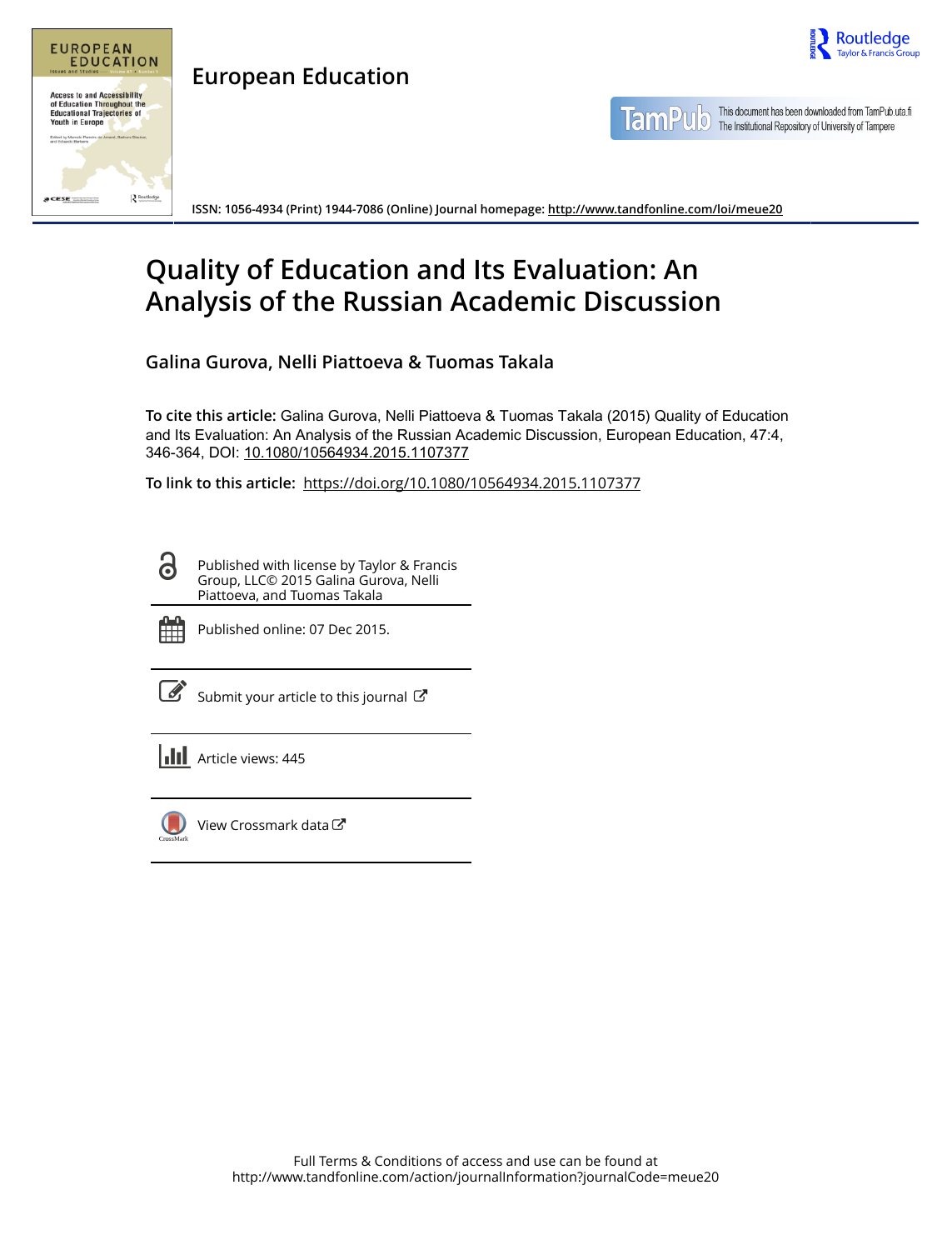

# Quality of Education and Its Evaluation: An Analysis of the Russian Academic Discussion

Galina Gurova, Nelli Piattoeva, and Tuomas Takala *University of Tampere* 

The article describes and critically analyzes how Russian education researchers approached the topic of quality evaluation in education between 1990 and 2014. Evaluation and quality have grown into major policy issues in education across the world, simultaneously acting as powerful steering mechanisms on national and transnational levels. Russia is no exception to this global phenomenon, but little is known about how Russian education researchers discuss the topic in national academic journals. This article discusses four major periods, each characterized by a shift in the focus of discussion and/or the introduction of a completely new agenda. These periods capture the dominant themes, titled "effective management and customization of education," "the rise of broad-scale assessments," "systemic approach to quality evaluation," and "toward a more nuanced usage of evaluation data." We interpret the findings within two intertwined conceptual frameworks: governance at a distance and New Public Management. How these frames help us understand the academic discussion on quality evaluation in Russian school education is also discussed.

# INTRODUCTION

Studying education policy necessarily includes exploring the context of its elaboration. Researchers pay attention to social, economic, and political contexts in order to enhance their understanding of the policy process. At the same time, researchers increasingly emphasize the importance of a different kind of context—the ideas, discussions, research, and expert advice surrounding and facilitating the processes of policy making (see, e.g., Grek & Ozga, [2010;](#page-17-0) Tripney, Kenny, & Gough, [2014](#page-19-0); Tseng, [2012\)](#page-19-0). Policies do not simply stem from "objective" circumstances; they are "discursive products" embedded in wider environments of understanding and meaning making (Kauko, Simola, Varjo, & Kalalahti, [2012](#page-17-0); Pashby, [2013](#page-18-0)). Kauko et al. ([2012\)](#page-17-0) write about "discursive formations" or "problematiques" that introduce certain political possibilities based on what is defined as a "problem" and consequently politicized. They emphasize that "there is a need to trace genealogies of problems that are specific to a certain discursive field" (p. 222).

<sup>© 2015</sup> Galina Gurova, Nelli Piattoeva, and Tuomas Takala. Published with license by Taylor & Francis Group, LLC.

This is an Open Access article distributed under the terms of the Creative Commons Attribution-NonCommercial-NoDerivatives License [\(http://creativecommons.org/licenses/by-nc-nd/4.0/](http://creativecommons.org/licenses/by-nc-nd/4.0/)), which permits non-commercial re-use, distribution, and reproduction in any medium, provided the original work is properly cited, and is not altered, transformed, or built upon in any way.

Address correspondence to Galina Gurova, School of Education, University of Tampere, FI-33014, Finland. E-mail: [galina.gurova@uta.fi](mailto:galina.gurova@uta.fi)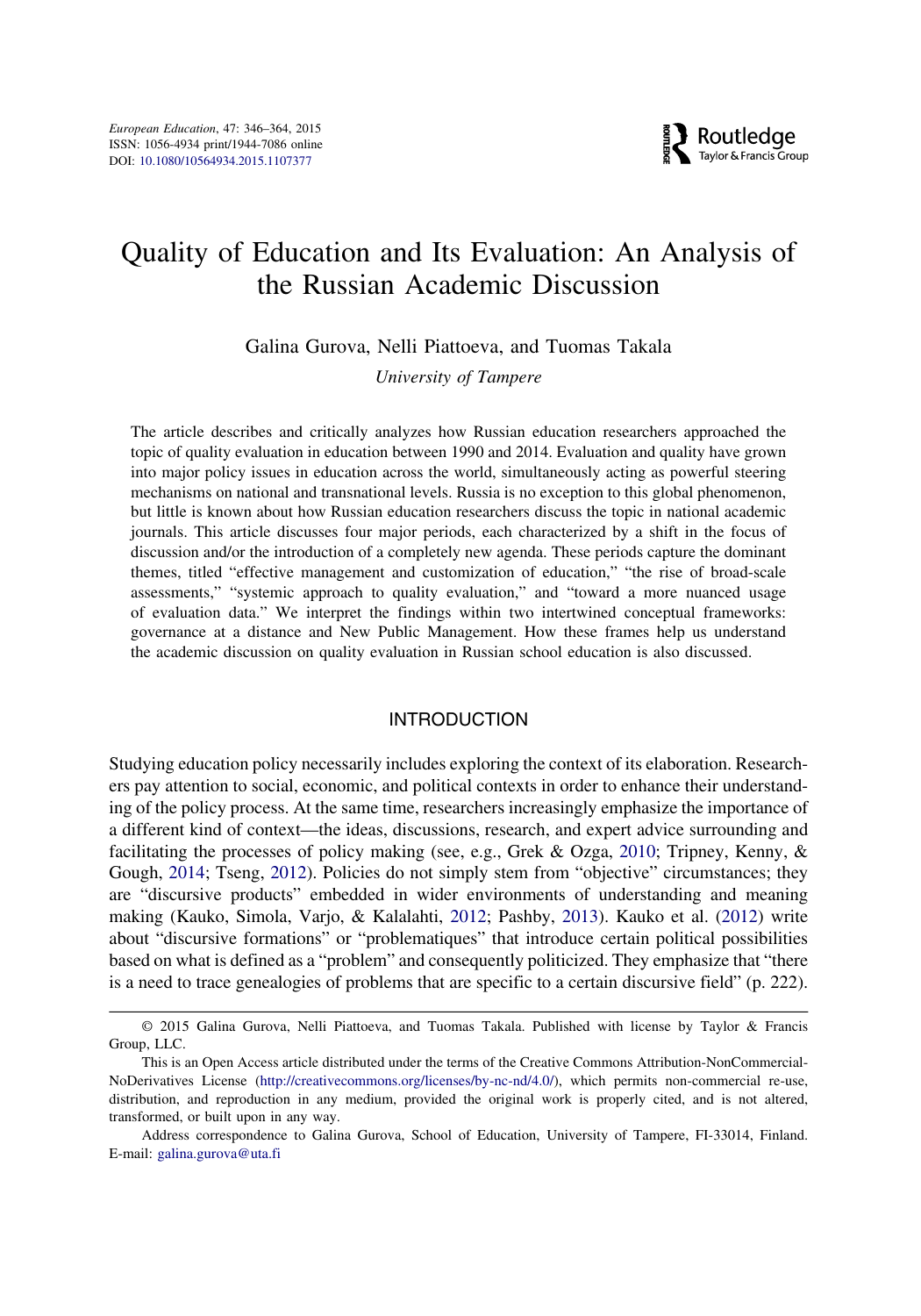National academic discussion constitutes an important discursive context for policies, influencing and being influenced by them. It demonstrates the genesis of thinking and changes of discourse, and consequently, the history of national education policies in their broader sociopolitical context. It outlines the intellectual space within which research and arguably policy making takes place. Thus, education policy scholars investigate the role of theory and research evidence in politics because the "concepts and arguments developed by researchers play a key role in establishing what is 'in the true' and hence 'real'" (Bacchi, [2012,](#page-16-0) p. 6). Based on these viewpoints, an analysis of the national academic discussion as a distinct, though far from independent, discursive field can shed light on the national body of knowledge in the area studied, highlight and examine the themes that attract most attention, and indicate issues that have been neglected.

Despite the global reach of the quality of education and its measurement agenda (see, e.g., Lingard, Martino, & Rezai-Rashti, [2013;](#page-18-0) Valverde, 2014), the topic has been discussed primarily in the context of the OECD or EU member countries. Little is known about this phenomenon in Russia (the existing publications take other foci; see, e.g., the juxtaposing of the neoliberal concept of quality with national educational settings in Minina [\(2013](#page-18-0)). This article focuses on the academic discussion on quality evaluation in school education in Russian national academic publications. Our interest in evaluation and quality stems from the fact that the two constitute a major policy concern in education across the world, simultaneously acting as powerful steering mechanisms at national and transnational levels (Ozga, Dahler-Larsen, Segerholm, & Simola, [2011](#page-18-0); Valverde, [2014](#page-18-0)). Tracing the discussion on quality and evaluation in school education in Russian academic sources in the period from 1990 to 2014, this article is guided by the following broad questions: (1) How is quality of education and evaluation of quality discussed in Russian academic literature? Which aspects have received most attention and which ones have been neglected? (2) How has the discussion changed over time? Thus, this article analyzes how the discussion on education quality evaluation in general and certain evaluation mechanisms in particular developed over time, and not on what actually happened in the field (although the discussions arguably facilitated certain developments).

Our analysis focuses on a context with distinctively different ideological history, administrative practices, and educational research tradition. While rooting our intellectual framework in the (Western) education policy literature that presents quality measurement as a central means of governance at a distance and New Public Management (NPM)-inspired reforms, we remain sensitive to the possibility of other interpretations. Here, our starting point is that (Western) explanations that link the rise of quality control and audit cultures in schools to the ideology of neoliberalism (and by extension, to NPM and governance from a distance) might impoverish the analysis by applying neoliberalism as an encompassing regime of truth (Kipnis, [2008](#page-17-0)). As Kipnis ([2008\)](#page-17-0) writes, "The global rise of audit cultures needs to be understood in a broad, anthropological, comparative framework, not one narrowly concerned with a critique of ideas that diffuse from the West" (p. 286). Concurring with this position, we refrain from making assumptions on the origin of the ideas discussed on the pages of the examined Russian publications, and simultaneously pay attention to the meanings that lie outside the utilized conceptual frame. The article represents the first phase of a research project, which will proceed to the study of national and local level policy documents on quality evaluation in Russia, as well as to interviewing key actors at different levels and conducting ethnographic fieldwork in selected schools, thus enabling us to return to the issue of origin in subsequent work.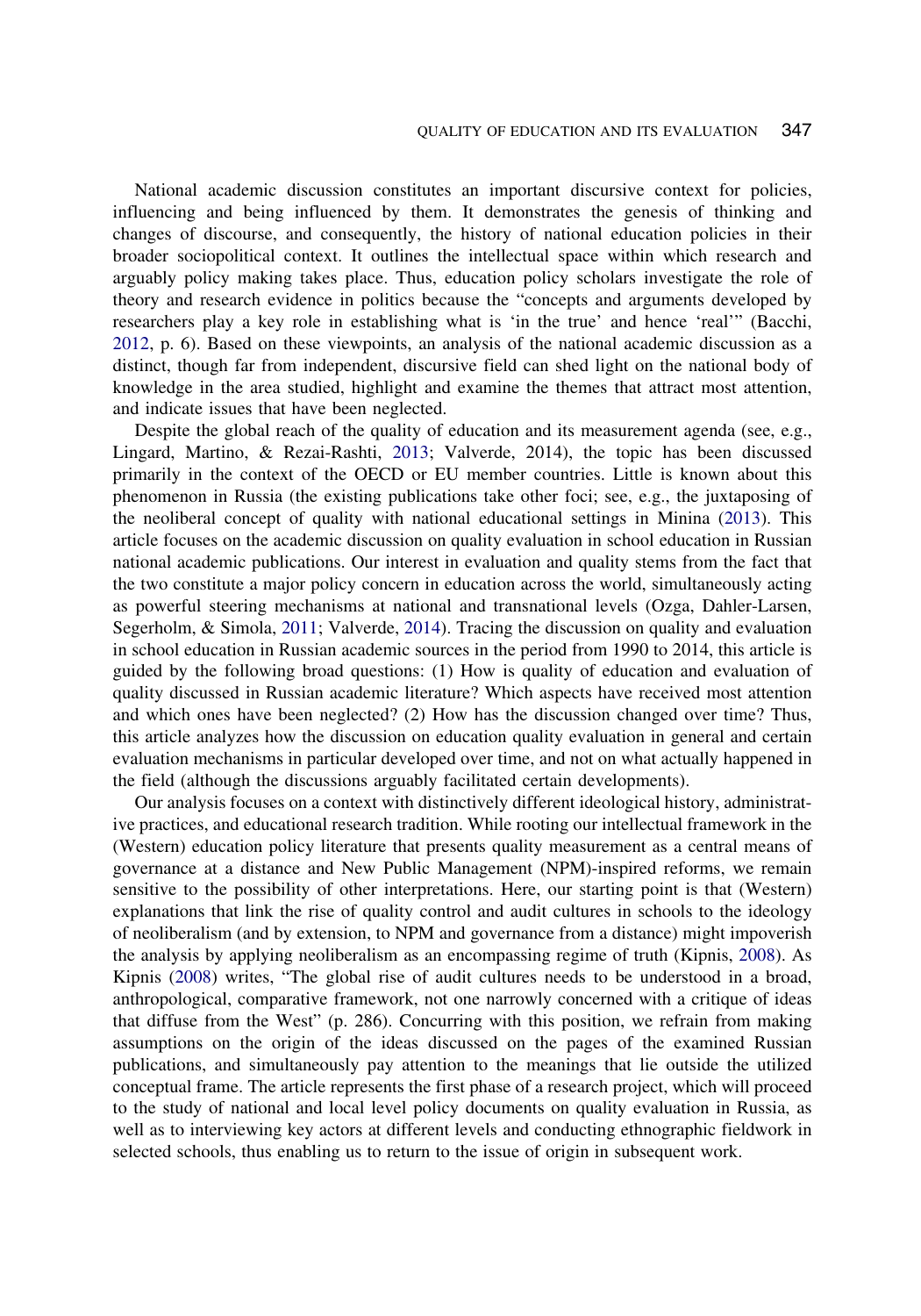# CONCEPTUALIZATIONS OF EVALUATION AND QUALITY MEASUREMENT AS MECHANISMS OF GOVERNANCE

Major works in education policy research have recently approached the topic of quality assurance and evaluation from two intertwined theoretical angles: as a tool of governance at a distance and as a manifestation and a means to introduce New Public Management reforms in education and other social spheres (Ferlie, Musselin, & Andresani, [2008](#page-17-0); Hood, [1991;](#page-17-0) Lawn & Grek, [2012](#page-18-0); Miller & Rose, [1990](#page-18-0)). Governing at a distance is understood here as a specific mode of governance or "governmentality" based on the idea of acting from a center on the habits, desires, and actions of the spatially, culturally or organizationally distant others (Miller & Rose's concept as described in Rose, O'Malley, & Valverde, [2006,](#page-19-0) pp. 91–92). This mode of governance implies that the subjects preserve a significant degree of autonomy and "voluntarily" engage in the center-initiated processes that shape their conduct (Miller & Rose, [1990,](#page-18-0) p.14). Governing at a distance is capable of imposing the logic of the center over scattered and diverse places and producing a common "disciplining and enabling space" (Lawn & Grek, [2012,](#page-18-0) p. 82). It is this capacity to create cohesion and commonality amidst diversity that makes this mode of governance suitable for most complex political tasks such as "creating Europe," as powerfully described by Lawn and Grek ([2012;](#page-18-0) also Nóvoa & Yariv-Mashal, [2003](#page-18-0)).

There are several ways in which evaluation and quality assurance procedures contribute to governing at a distance. They set and enforce particular standards against which educational institutions' work is measured, legitimizing reward and punishment by the authorities. Evaluation procedures produce numerical information that is then used for developing governing strategies and programs, as well as for comparison and benchmarking, which have emerged as cordial steering tools (Nóvoa & Yariv-Mashal, [2003](#page-18-0)). Governing complex spaces and phenomena is now reinterpreted as a problem of data and its proper collection and analysis (Lawn & Grek, [2012](#page-18-0), p. 9; Ozga et al., [2011](#page-18-0); Rose & Miller, [1992](#page-19-0)). The very processes of data production modify behavior of the subjects who produce this data through making them think according to certain norms and pay attention to particular, predetermined aspects of the evaluated phenomena. Data collection redefines practices through the logic of "what is counted, counts," especially when evaluation processes bear high stakes for the evaluated persons and institutions through redistribution of funds or recruitment decisions. Equally, the processes of data collection as mandated by the authorities contribute to building or strengthening hierarchies and unequal power relations between those who assemble the data and those who are acted upon as data (Piattoeva, [2015](#page-18-0); Selwyn, Henderson, & Chao, [2015](#page-19-0)).

Quality assurance procedures increasingly involve self-evaluation practices which, while seemingly permissive and self-initiated, still have to stay in line with the prescribed indicators and central standards, and put emphasis on constant self-regulation and self-improvement (Lawn & Grek, [2012,](#page-18-0) p. 146). Yet another tool is provided by the public nature of evaluation results, which now appear in diverse rankings, ratings, and reports publicized in and often prepared by commercial media for the purpose of modulating everyday decisions and actions of the consumers of educational services. This development can be viewed as empowering a certain privileged category of citizens as political subjects who are expected to influence educational institutions by means of rational and informed consumer choice (for more discussion on media-assisted, data-driven governing from afar, see Piattoeva, [2015\)](#page-18-0).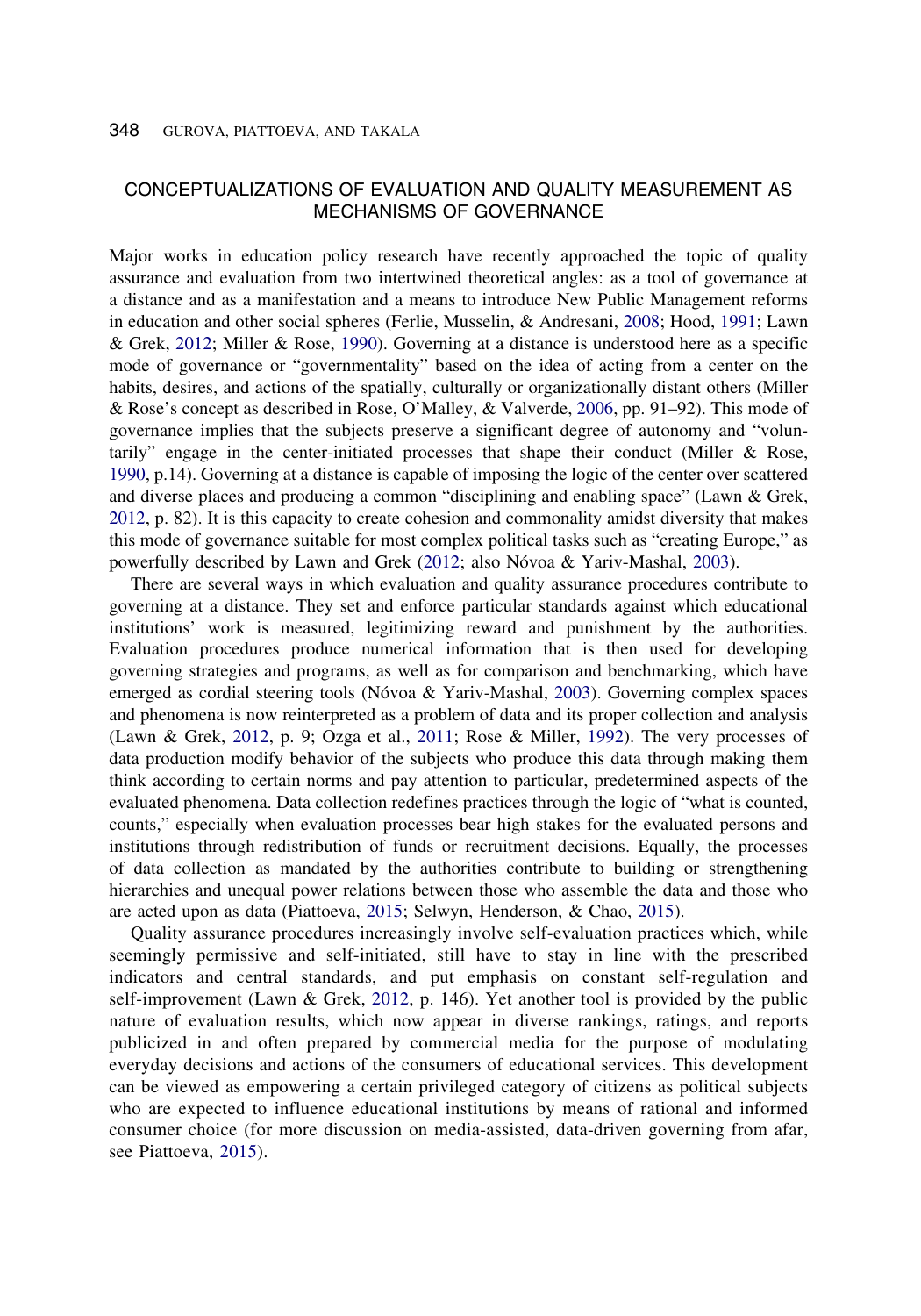Another perspective on evaluation and quality assurance as tools of governance is elaborated in the literature that studies NPM reforms in education. NPM is based on the ideal of transplanting market mechanisms, primarily competition, cost-effectiveness, and empowerment of managers, stakeholders and consumers, to the public sector. NPM's "business approach" effectively redefines public services as traded commodities, and replaces professional ethics with demand for accountability. The organizations that directly "serve customers" are granted greater autonomy to enable a more "customized" and efficient service, while authorities steer them through setting targets, defining outcomes rather than inputs, and introducing incentives (for more on NPM see e.g., Diefenbach, [2009;](#page-16-0) Hood, [1991\)](#page-17-0).

Performance measurement and management play a key role in the NPM approach (cf. "auditisation variant of NPM" in Ferlie et al., [2008\)](#page-17-0). The evaluation data is utilized for performancebased funding and payment schemes, which evoke competition between and within the assessed institutions, and at the same time disguise the cost-reduction measures undertaken by the authorities in their struggle against the so-called inefficiency. The publication of evaluation results serves competition purposes, as well as the objective to increase accountability of educational institutions to their "stakeholders." NPM promotes external evaluation procedures and numerical data as tools of increased transparency and efficiency, and seeks to empower "customers" by involving them in the evaluation procedures. We employ the aforementioned conceptualizations as heuristic frames and probe whether Russian academic publications bear the traits of governance at a distance and NPM-related positions in discussing particular forms of quality evaluation through time.

## QUALITY EVALUATION IN THE SOVIET AND RUSSIAN CONTEXTS

International sources often depict the Soviet education system as lacking in any quality assurance and evaluation policy. They infer that since there was no standardized achievement testing at either school graduation or university entry, and no systematic feed of school examination results to the Ministry of Education, the authorities lacked a sufficient basis for decision making1 (Bakker, [1999;](#page-16-0) West & Crighton, [1999\)](#page-19-0). However, the notion of quality and ideas about its measurement and improvement were not absent from the Soviet education policy discourse, though they appeared in a different guise. Already in the 1940s the government issued decrees "On the improvement of the quality of teaching in schools" that introduced compulsory examinations and a five-tier grading system. Another document issued by the ministerial Collegium recommended to "collect and summarize the best teachers' experience" (Kukulin, Mayofis, & Safronov, [2015,](#page-18-0) pp. 643–47). Notably, the examination and grading reform was accompanied by a decree that condemned the practice of socialist competition in school education and prohibited the evaluation of school or teacher quality based on students' progress in learning (ibid.). By the end of the Soviet period, as both national and international sources suggest, whenever the quality of schools needed to be described, it was usually captured by

<sup>1</sup> Some authors of the articles in international sources were involved in international projects on education reforms in Russia, and their arguments often repeat those presented in the reports by the OECD and the World Bank; for example, they criticize the Russian education system for lacking statistics on learning achievements, and for executing examinations that are subjective and noncommensurable in terms of the final results (see, e.g., Bakker, [1999](#page-16-0), [2012\)](#page-16-0).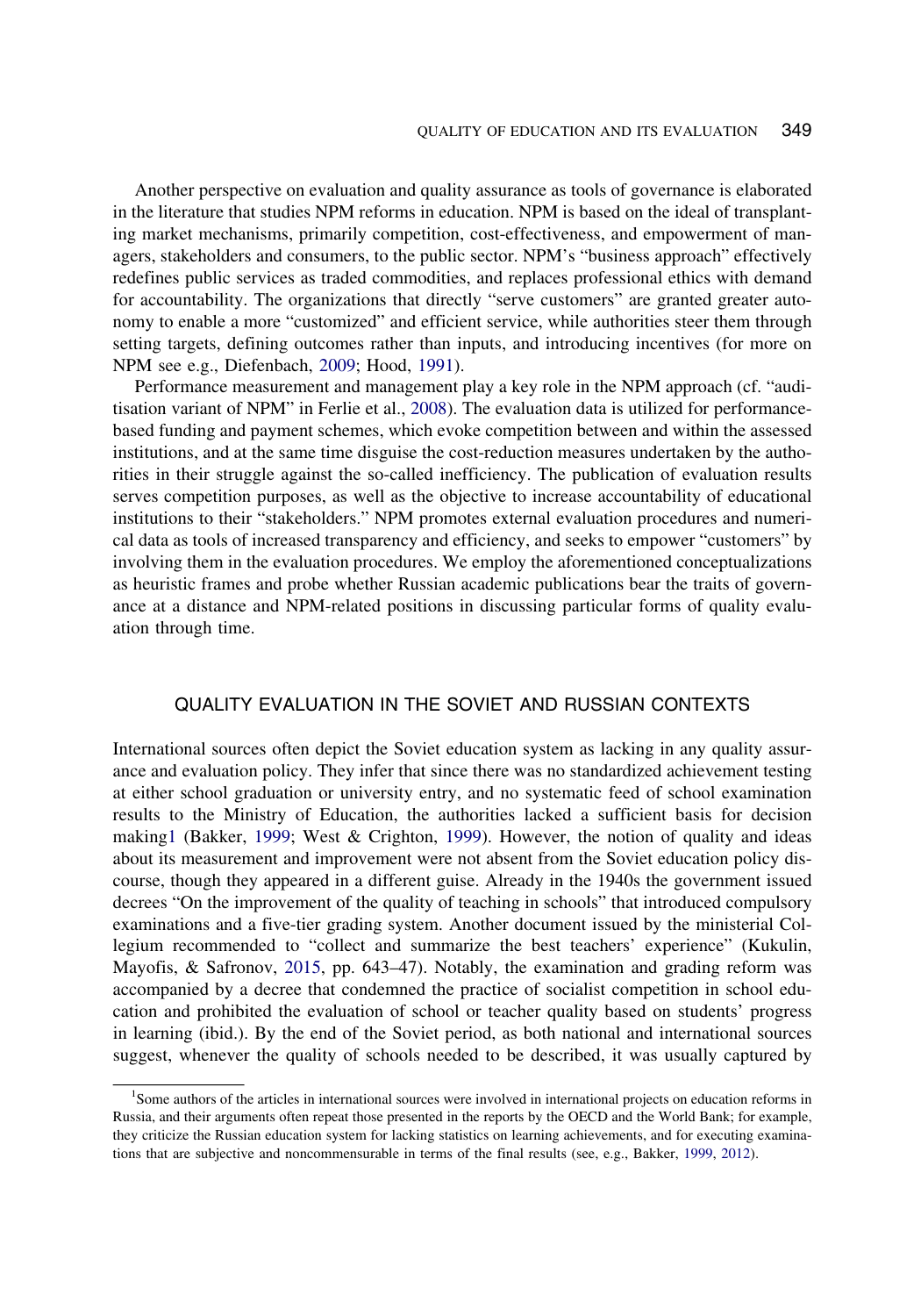the numbers of students with high marks (4 and 5), the percentage of students who entered higher education, the number of gold and silver medalists in subject Olympics and the number of students who continued their tertiary education in prestigious higher education institutions (see, e.g., Bakker, [1999](#page-16-0), p. 296). In general, however, Soviet education policies were based on the idea that clearly defined principles (curricular contents, lesson plans, textbooks), sufficient inputs, and well-implemented processes (pedagogies and leadership) would lead to satisfactory education outcomes (West & Crighton, [1999\)](#page-19-0).

Public and professional demands for change in Russian education were voiced already in the 1980s in the spirit of the perestroika movement toward a more democratic society. In 1988, Eduard Dneprov, who later became the first minister of education of post-Soviet Russia, was appointed to lead a newly established collective of like-minded reformer pedagogues under the auspices of the VNIK "Bazovaia shkola" (Temporary Scientific Research Collective on the Schools) within the Academy of Pedagogical Sciences. The VNIK participants paved the way for the new thinking, producing a number of central documents that later became the foundation for the post-Soviet educational reforms and new legislation (Kukulin et al., [2015](#page-18-0), p. 674; also Long & Long, [1999](#page-18-0)).

After the dissolution of the Soviet Union, the new Russian Law on Education from 1992 was formulated in such terms as "humanization," "differentiation," "democratization," and "pluralization" (Rust, 1992, cited in Polyzoi & Dneprov, [2011,](#page-18-0) p. 161). The Law enabled decentralization and shifted particular administrative and fiscal responsibilities to regional and local authorities. The ideal of decentralization also unfolded as support for school-level management, increased school choice for families and introduction of nonstate schools, as well as more freedom to generate school-based curricula in all schools regardless of their status (see, e.g., Long & Long, [1999](#page-18-0), p. 83). Decentralization is often blamed on the harsh financial reality of the early 1990s that simply left central authorities with no choice other than transfer fiscal responsibility onto the regional and municipal shoulders. However, without denying this reality, it is important to bear in mind the new political and pedagogical thinking that motivated the changes.

For instance, the reformers promoted the idea that "educational processes should be governed by those who teach," meaning that school-based staff should have a greater say in a wide scope of decisions that concern schoolwork (Long & Long, [1999,](#page-18-0) p. 88). In similar vein, the school administration was envisioned as a communal enterprise that should involve students and parents, as well as teachers and representatives of civil society at large. Regionally and locally tailored education was expected to better serve the local needs in the diverse Russian territories. In practice, coupled with underfunding, decentralization led to increasing inequalities between regions and within them (Polyzoi & Dneprov, [2011](#page-18-0)). Another major change concerned the overall reinterpretation of education as an education market, leading to partial privatization and commercialization of the school sector (Gounko & Smale, [2007](#page-17-0); Silova & Brehm, [2013\)](#page-19-0).

The change of political leadership in 1999 and the rapid recovery of the national economy and finances heralded a new phase in the state policy making, including education reforms. The new National Doctrine for Education (2000), the Concept of Modernization of Russian Education (2001), and the Federal Strategic Program for the Development of Education (2005) stressed the role of education in securing the nation's economic growth, global competitiveness, and human capital development. They also further promoted the introduction of market mechanisms into the education sector and emphasized the importance of efficiency and accountability of education institutions (Gounko & Smale, [2007,](#page-17-0) pp. 540–541).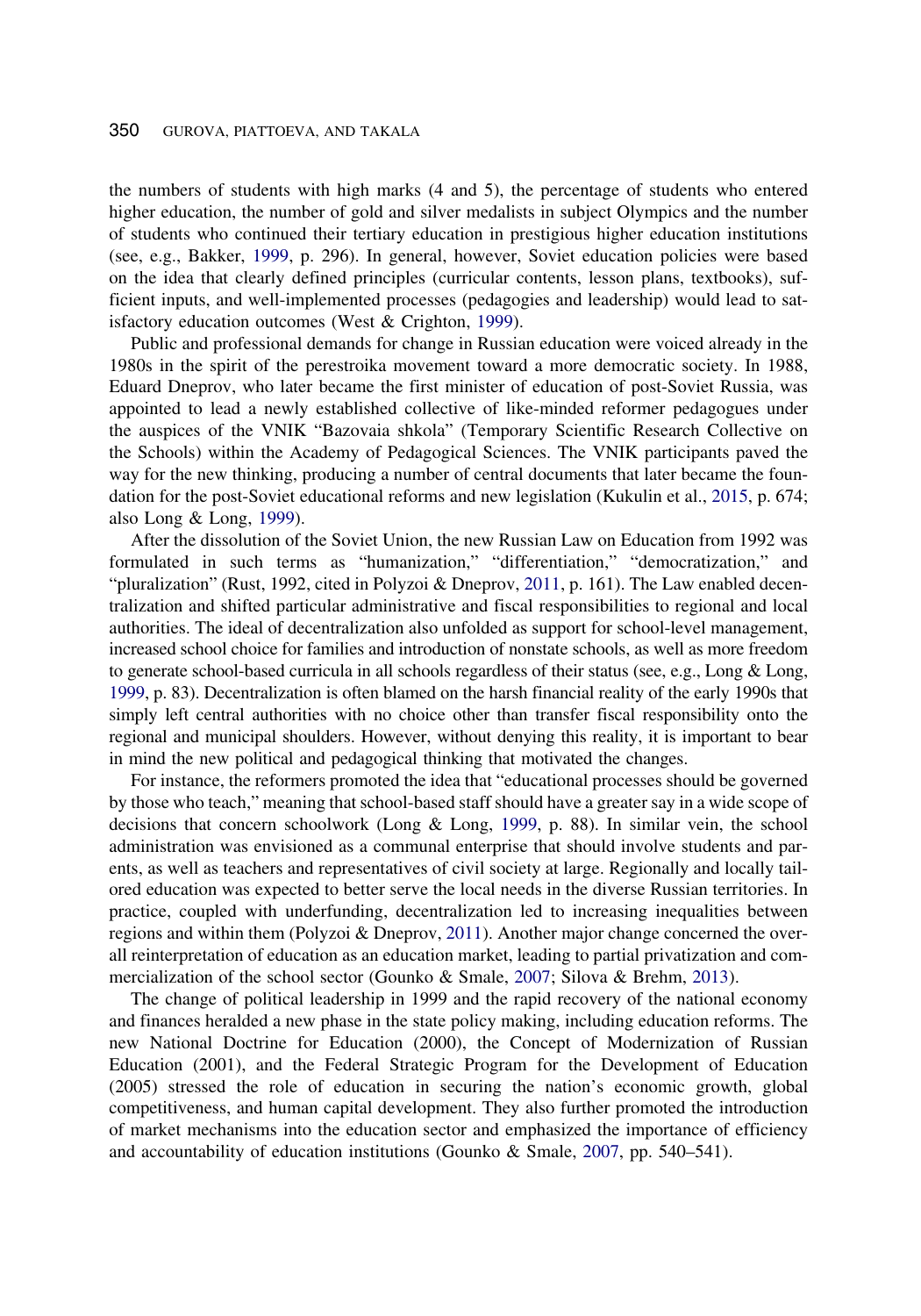It is the modernization reform package of the 2000s that granted the topic of quality of education a dominant position. Several major measures were introduced in the name of quality assurance, including the new state education standards (the part of the curriculum compulsory in all parts of the Russian Federation) and the national tests of educational achievement: the Unified State Exam (USE) executed after the completion of eleven-grade school education, and the State Final Attestation (SFA) undertaken in the last grade of compulsory basic education in grade nine. The *State Program for Education Development in 2013*–*2020* brought a comprehensive system of education evaluation and quality control, composed of state regulation of education activities, assessment of education achievement, procedures of independent quality evaluation, including expert-public accreditation of education programs and self-evaluation of education institutions, and the participation of Russia in international studies (Government of Russia, [2012](#page-17-0), p. 218).

Of all these, the USE deserves particular mention due to its exceptionally profound influence on the whole education system. Developed as a tool for measuring educational achievement and a means to ensure more equal access to higher education, the USE gradually became a major instrument for measuring overall education quality and ensuring compliance with the official school curricula (Piattoeva, [2015;](#page-18-0) Tyumeneva, [2013\)](#page-19-0). It shifted attention to measurable outcomes and efficiency, signaling the introduction of an output-based curriculum in Russia, and facilitated the centralization of school education governance. The standardized examination was implemented at the time of growing dissatisfaction with the decentralization process that went too far and endangered national cohesion, highly polarizing debates on the newly developed school standards. The latter largely concerned the applicability of the competenceand outcome-based approach to education in Russia, as promulgated by the international studies of learning achievements, which Russia 'failed' (see Lenskaya, [2013;](#page-18-0) Minina, [2014](#page-18-0)).

Researchers note that the national strategy for the modernization of education adopted by the Russian government since the late 1990s conformed to the recommendations of international organizations (primarily, the World Bank and the OECD), whose "standard package centered around the concepts of cost-effectiveness, market-driven quality control, educational standardization, outcome-based education, decentralization of governance and finance, and privatization of higher education" (Minina, [2013](#page-18-0), p. 21; see also Gounko & Smale, [2007](#page-17-0); Silova, [2010](#page-19-0)). The changes that introduced comprehensive evaluation of quality in education also resemble policy advice from international organizations. Throughout the 1990s, reports by the World Bank and the OECD on Russian education argued for a reform of the examination system, the need for statewide educational statistics, and a transition from direct control to indirect means of ensuring compliance through evaluation and accountability (OECD, [1998](#page-18-0); World Bank, [1995\)](#page-19-0). These changes took place in the context of the newly introduced NPM-inspired forms of state regulation, including steering by results, and these reforms, too, had strong links to loan conditionalities and expert advice provided by international players (see Gusarova & Ovchinnikova, [2014\)](#page-17-0).

# SOURCES AND METHODS OF ANALYSIS

Several sources were used to identify relevant Russian language academic literature on quality and evaluation in education. First, a search was undertaken within two Russian academic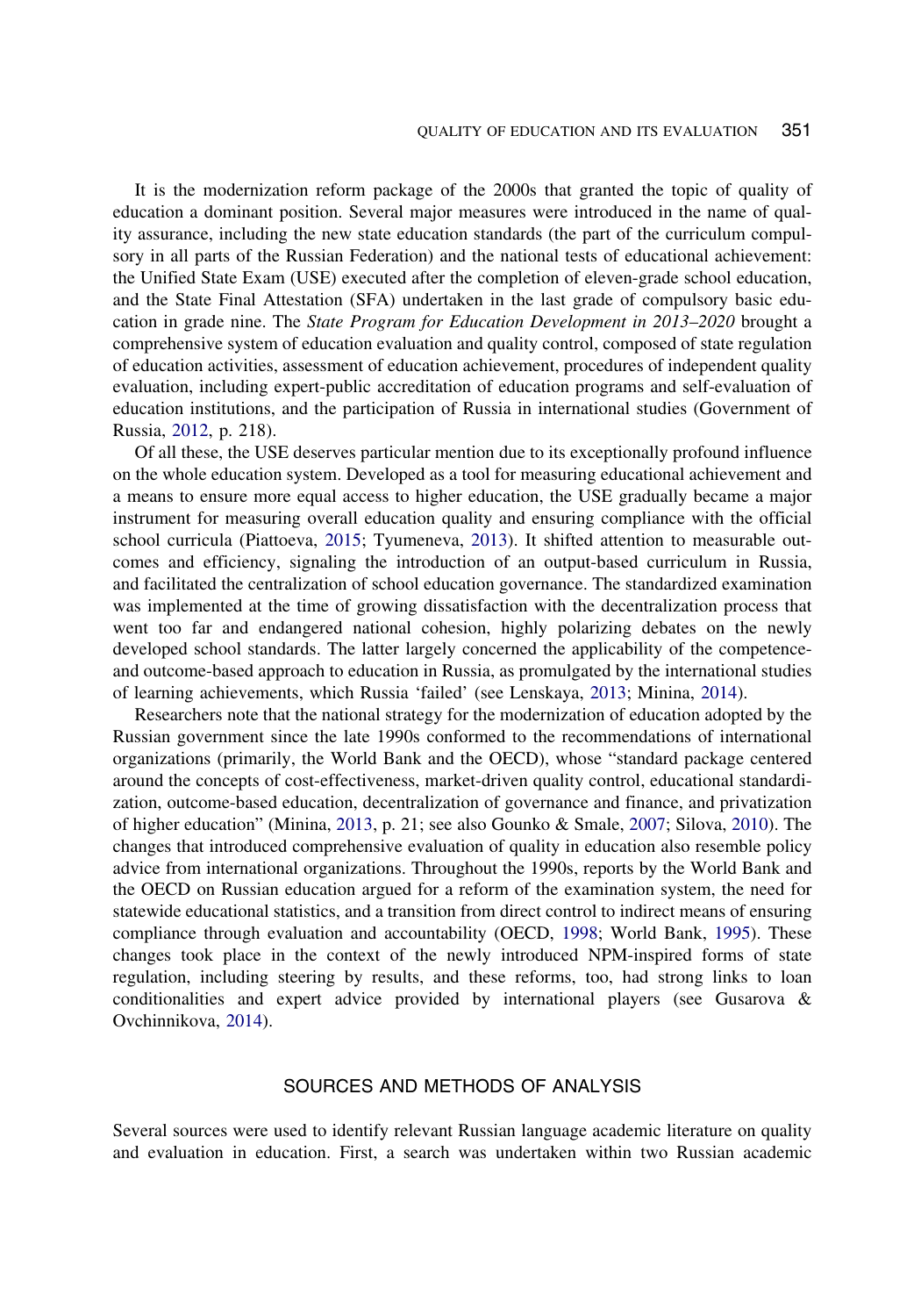journals in education sciences: (*Voprosy obrazovaniia, Educational Studies* in its English version) and (*Narodnoe obrazovanie, Popular Education*). These sources were chosen because they belong to the leading journals in education sciences (along *Pedagogika, Obrazovaniye i Nauka* and *Director Shkoly*) and publish regularly on quality and evaluation in education. Our choice of the two aforementioned journals was motivated by an intellectual interest in sources with distinctively different positions and histories. Founded in 1803, *Narodnoe obrazovanie* is the oldest Russian education journal, and for a long time it served as the official journal for the Ministry of Education. Currently, it seeks to reflect a wide range of views on education, publishing pieces authored by scholars as well as administrators and teachers (Zamost'ianov, 2012). *Voprosy obrazovaniia* was established in 2004 by the National Research University– Higher School of Economics (HSE), being one of the youngest influential academic journals in education. Although it appears to be more academically oriented, which is arguably the reason for a narrower circle of authors, *Voprosy obrazovaniia* differs from its "Western" counterparts in publishing Russian translations of reports and recommendations produced, for instance, by the OECD and other influential education policy actors (also such individuals as Sir Michael Barber and Eric Hanushek, whose works are a standard reference in the World Bank's and Pearson's policy papers, for instance). In this manner, the journal could be said to channel particular educational ideals without necessarily engaging in their analytical appraisal. By selecting two leading journals with divergent histories, publication policies, and, as it appears, ideological positions, we sought to better capture the breadth of the academic discussion without seeking to compare articles from the two publication venues. As was revealed in the process of data analysis, the circle of authors publishing on quality and evaluation was to a considerable degree similar in the two journals.

Apart from the aforementioned journals, additional publications were found through keyword searches in Google Scholar and the four national databases: eLIBRARY.RU, CyberLeninka, web-portal "Economika. Sociologia. Management" and the electronic library of the HSE. Book editions from the 1990s that are by and large not referenced in electronic databases were found by searching the catalogue of the Konstantin Ushinsky Scientific Pedagogical Library in Moscow. A few additional sources were selected from the reference lists of the analyzed publications. Finally, we took into consideration the recommended course literature from two MA-level courses taught at the HSE, "Measurements and evaluation of quality in education" and "National and international programs for evaluating educational achievement." These courses are unique in Russian higher education, and the programs in which they are taught are among the very few training specialists in education administration and measurement in education. Hence this course literature can be argued to exert particular influence on future Russian education evaluation professionals.

The keywords employed in the publication searches were оценка качества образования (*otsenka kachestva obrazovaniia*; evaluation of educational quality) and управление качеством образования (*upravlenie kachestvom obrazovaniia*; assurance, or management, of educational quality). From the resulting sources, we selected the texts that concerned school education. The selection process resulted in about 160 pieces published between 1990 and 2014. Of these we read 120 relevant articles (which ranged from three to over 20 pages) and 17 books for which full texts were available.

We relied on qualitative content analysis in order to construct the analytical categories from our data (see Bryman, 2004, p. 542; Creswell, [2012\)](#page-16-0). Each source was first examined from the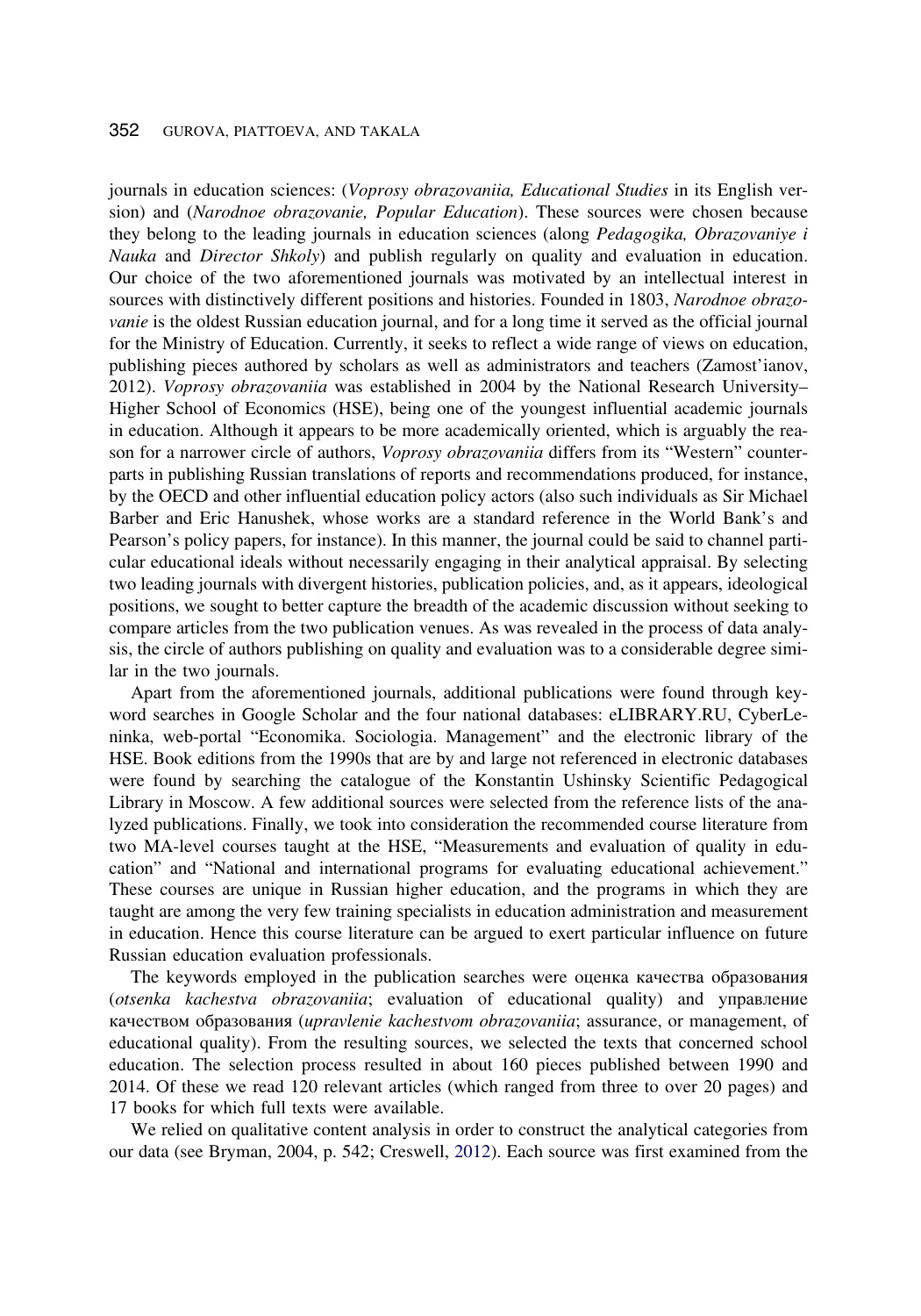perspective of its key themes; this analysis was followed by identifying key arguments within each key theme. Based on these, five meta-categories were created, each encompassing diverse themes and arguments: quality and evaluation regarding students' learning achievement, quality of teachers' work, quality of school management, quality and its evaluation on the regional and/ or national level, and comparison with other countries, including discussions on international comparative studies. These meta-categories were not mutually exclusive as one article often matched several meta-categories.

The sources were then regrouped by publication date in order to see whether there were any thematic similarities within each group and how argumentation changed throughout the years. Due to the scarcity of sources published from 1991 to 1998, these were combined into a single group, and, beginning from 1999, publications were grouped by the year of publication. These initial groups were then reorganized into bigger blocks based on two criteria: proximity in time of publishing and similarity of the discussion foci. This procedure resulted in discerning four periods: from 1990 to 1999, from 2000 to 2004, from 2005 to 2010, and from 2011 onward. Within each period, the academic discussion of quality evaluation concentrated on issues differing from those in the previous or following periods. The thematic differences between the periods are in no way clear-cut. Some strands pervade all periods, while others disappear and reemerge after a while (often connected to the careers of the authors).

# RESULTS: SHIFTING FOCI OF RESEARCH ON QUALITY OF EDUCATION

Overall, the four periods identified in our research capture the dominant themes, which could be titled "effective management and customization of education" (1990–1999), "the rise of broadscale assessments" (2000–2004), "systemic approach to quality evaluation" (2005–2010), and "towards a more nuanced usage of evaluation data" (2011–present).

#### 1990–1999: Effective Management and Customization of Education

The publications of the 1990s discussed quality evaluation primarily at the school level in relation to so-called "pedagogical management" (Maiorov, [1998;](#page-18-0) Potashnik & Moiseev, [1999a](#page-19-0), [1999b](#page-19-0); Simonov, [1995](#page-19-0); Tret'iakov, 1997). The ultimate goal was "good" or "effective" management of schools, rather than "quality education" per se, as the latter was assumed to be essentially different in different schools. Tret'iakov (1997) explains the raising demand for information in the following way:

The renewal of the ways in which the schools are managed is connected, first of all, to the development of the system of information-analytical work as the main instrument of management. … The requirements [to the processes of information production and utilization—authors] increase dramatically in the conditions of democratization of school life. The school leaders' need of information grows, as during transfer to self-regulation the ones who organize the education process seek for new ways to increase the effectiveness of their management activities. (p. 18)

The authors suggested that in order to monitor quality school management should develop measurable indicators for the desired outcomes (such as the psychological health of students or the practical relevance of the subjects studied). In fact, "managing by outcomes" appeared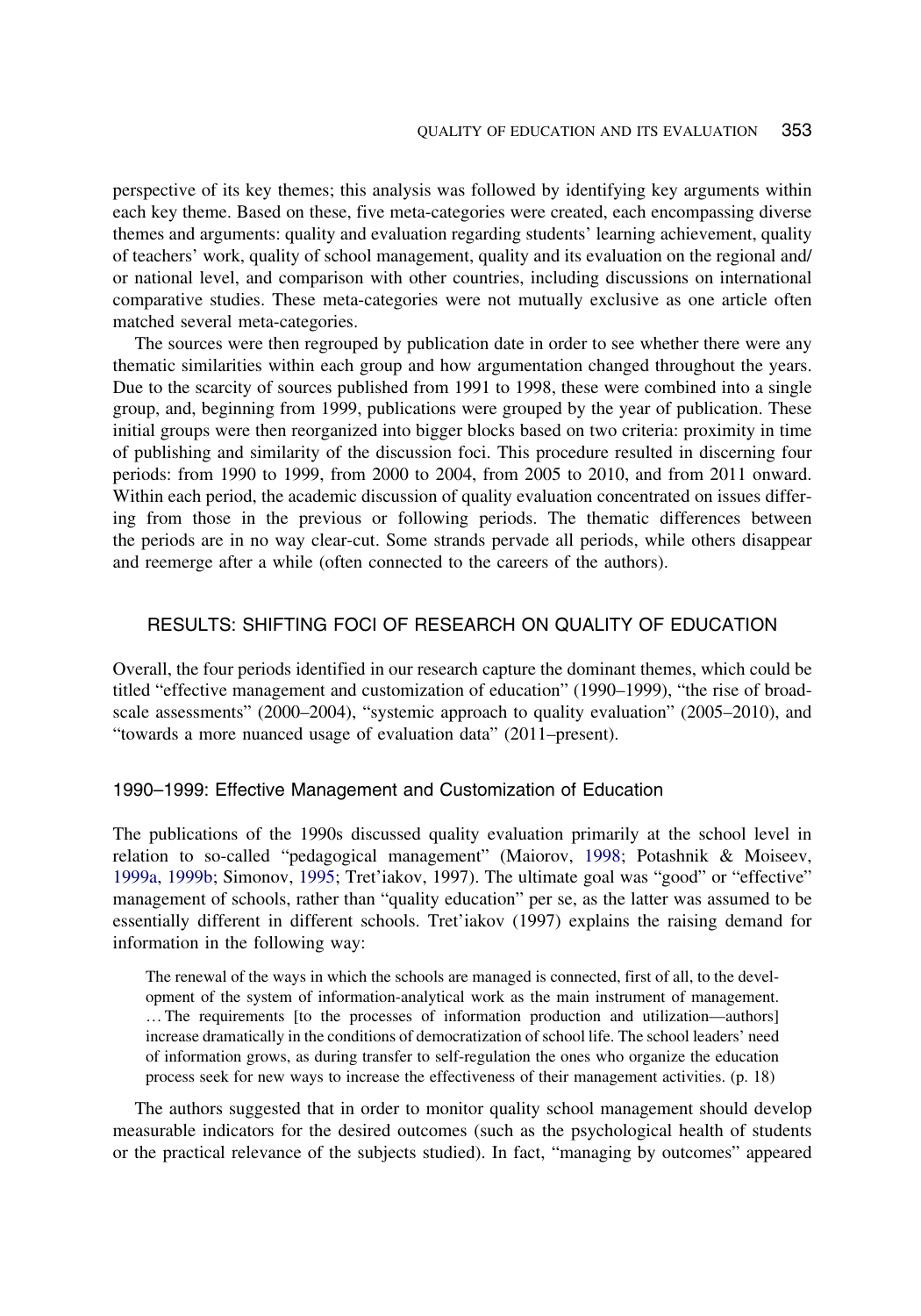#### 354 GUROVA, PIATTOEVA, AND TAKALA

to be a widely accepted concept (Potashnik & Moiseev, [1999a](#page-19-0); Tret'iakov, 1997), but the concrete definition of the outcomes was still left for the schools to develop. Also, the researchers writing in this period stressed that as the outcomes of diverse, student-centered, and individually tailored education are largely of a qualitative nature (such as the development of personal qualities and attitudes), they are to be assessed and described with qualitative methods (Simonov, [1995;](#page-19-0) Tatyanchenko & Vorovschikov, 1995). The assessment of quality was primarily understood as self-assessment (on the level of schools, teachers and students) for immediate feedback and improvement.

Monitoring quality in schools was also described as a means to meet the expectations of 'customers': "We should define who the customer of education is, and how education will be used. One should distinguish between the demands for quality of school education that come from students, parents, teachers, job market, society and state" (Tatianchenko & Vorovshchikov, [1995,](#page-19-0) p. 9). Some authors also explicitly connected education to the needs of the economy: "Education is directly connected to competitiveness. … Education creates 'human capital,' which in combination with 'material capital' provides for growth in productivity and quality. It has always been true, but it is especially true for the global, technically complex economy" (p. 46).

# 2000–2004: The Rise of Broad-Scale Assessments

The intensification of discussion on quality and its evaluation, particularly around the themes of international studies and the newly introduced Unified State Exam, distinguishes the publications of 2000–04 from the discussions of the preceding period. Russia started participating in international comparative studies of educational achievement as early as the 1990s, with relatively high results in the TIMSS (Trends in International Mathematics and Science Study) undertaken in 1995 and 1999. This, however, attracted little academic attention, and the studies were mentioned only in passing as proof that the quality of education remained high despite the lack of state support. Publications specifically devoted to international studies started to appear at the beginning of the 2000s, when Russia took part in PISA (Programme for International Student Assessment) in 2000 and 2003, PIRLS (Progress in International Reading Literacy Study) in 2001, and TIMSS-2003. The results in PIRLS and TIMMS were again quite high, which was not the case with PISA.

The articles analyzing international studies in this period were mainly devoted to PISA, pointing to the "unsatisfactory" results of Russian students, and explaining differences between Russia and the high-performing countries. The Russian school system was portrayed as being focused on specific knowledge acquisition, while schools in the high-performing (mostly OECD member) countries were described as imparting generic and problem-solving skills. From there, the authors usually continued to discuss how the skills necessary for better results could be achieved. There was also a tendency to value the methodological aspects of international studies and, consequently, to suggest what lessons need to be learned from participation in the studies in terms of both testing techniques and the sociological analysis of education achievement (Kasprzhak, Polivanova, Tsukerman, Mitrofanov, & Sokolova, 2004; Kovaleva, Krasnokutskaia, Krasnyanskaia, & Loginova, 2004). All in all, a significant number of publications within this period was devoted to testing techniques (Chelyshkova, [2002](#page-16-0); Efremova, [2003](#page-17-0); Maiorov, [2000\)](#page-18-0). Surprisingly, these methods were primarily presented as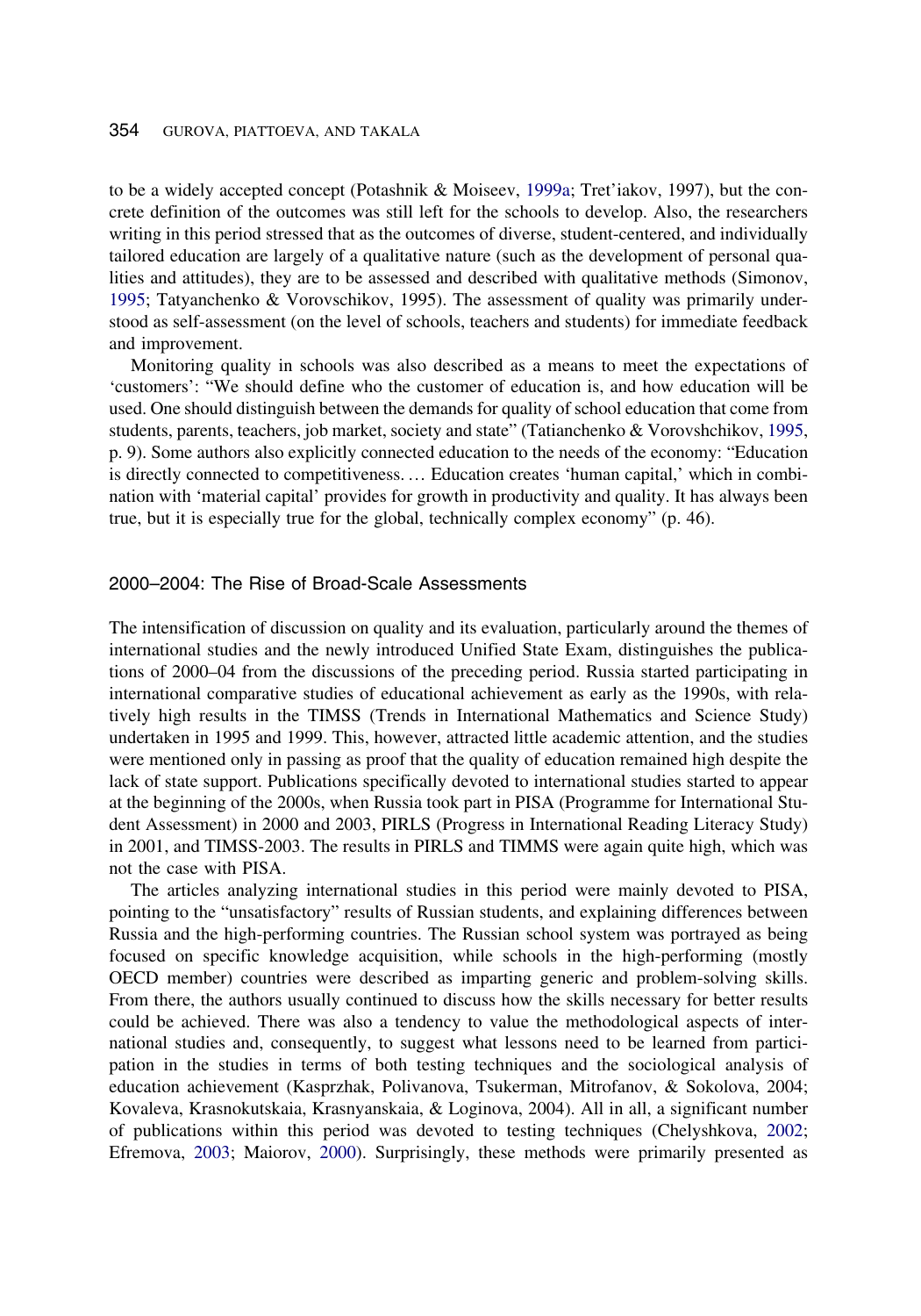instruments suitable for in-class assessment. At the same time, these publications later contributed to the development of quality evaluation methodology for regional and national level procedures.

Articles devoted to the USE, which started as a pilot in 2001 and became compulsory throughout Russia in 2009, offered multiple justifications for its introduction (see, e.g., Bolotov, [2004;](#page-16-0) Efendiev & Reshetnikova, [2004](#page-17-0); Kovaleva, [2004](#page-18-0); Kuklin, [2004](#page-18-0); Smolin, [2004;](#page-18-0) Zhuravlev, [2004\)](#page-19-0). They positioned the USE as a strong measure for improving both equality and quality. Through "objective" and unified assessment of education achievement in all schools, the USE was said to equalize the chances of school-leavers from all parts of the country to enter higher education, thus improving both geographical and social academic mobility. Moreover, the USE was argued to cut opportunities for corruption in university admissions and to reduce exam stress for school-leavers by offering a single exam for both school graduation and admission to higher education.

Another group of authors discussed the role of the USE in standardization: "The USE content will play (and already plays) the role of a standard" (Firsov, [2004,](#page-17-0) p. 193; see also Agranovich, [2004,](#page-16-0) p. 272). Some suggested that by means of defining and fixing the expected education outcomes through the USE, and then publicizing the results on the school-by-school basis, teachers, school administrations and local and regional authorities would be better motivated to actually follow the state standards in education, and to improve educational materials and teaching qualifications, for example: "The emergence of a new measurement protected from subjectivity carries a steering effect in itself (effect based on reflexivity, i.e., on the mechanisms of selfevaluation and self-motivation of the participants of the education process,—without an explicit employment of direct regulation from the upper levels of the system)" (Kuklin, [2004](#page-18-0), p. 208). The statistical data resulting from the USE was viewed by the Russian scholars as enabling "objective" and informed policy making across the country, as well as providing an invaluable source of data for education research (see, e.g., Agranovich, [2004;](#page-16-0) Kuklin, [2004\)](#page-18-0).

The criticisms of the USE mostly related to its actual ability to test educational achievement, the inadequacy of testing as an entrance examination to higher education, the changes that standardized testing might engender in pedagogical practice (such as teaching to the test or the narrowing of curricula), and concerns about increasing stress on students (see, e.g., Bolotov, [2004](#page-16-0), pp. 157–160; Firsov, [2004\)](#page-17-0). It was also argued that the USE might diminish diversity in Russian school education and the opportunities for schools and teachers to tailor their teaching to the students' needs. Some writers suggested that the USE shifted attention from the appropriate organization of the educational process to mere control of its results, and transferred time and other resources from teaching to exam preparation during the last school year (Smolin, [2004](#page-19-0); Zhuravlev, [2004](#page-19-0)).

The discussion on developing diverse quality evaluation techniques in schools, elaborating indicators of quality, and managing by results begun in the 1990s, continued in this period, although its focus started to shift in the direction of using all of these tools for education administration on the regional and national levels (Agranovich, Konstantinovskii, & Loginova, [2003;](#page-16-0) Kurlov, [2003;](#page-18-0) Kuznetsov, [2001](#page-18-0)). The authors started to criticize the existing data (mainly the census system) as outdated and uninformative, and underscored the necessity to complement it with more comprehensive sources that take account of socioeconomic factors. Gokhberg and Kovaleva ([2004\)](#page-17-0) pointed to the importance of the state system of data collection as both a means and a precondition of regulation. They stressed such desired characteristics of data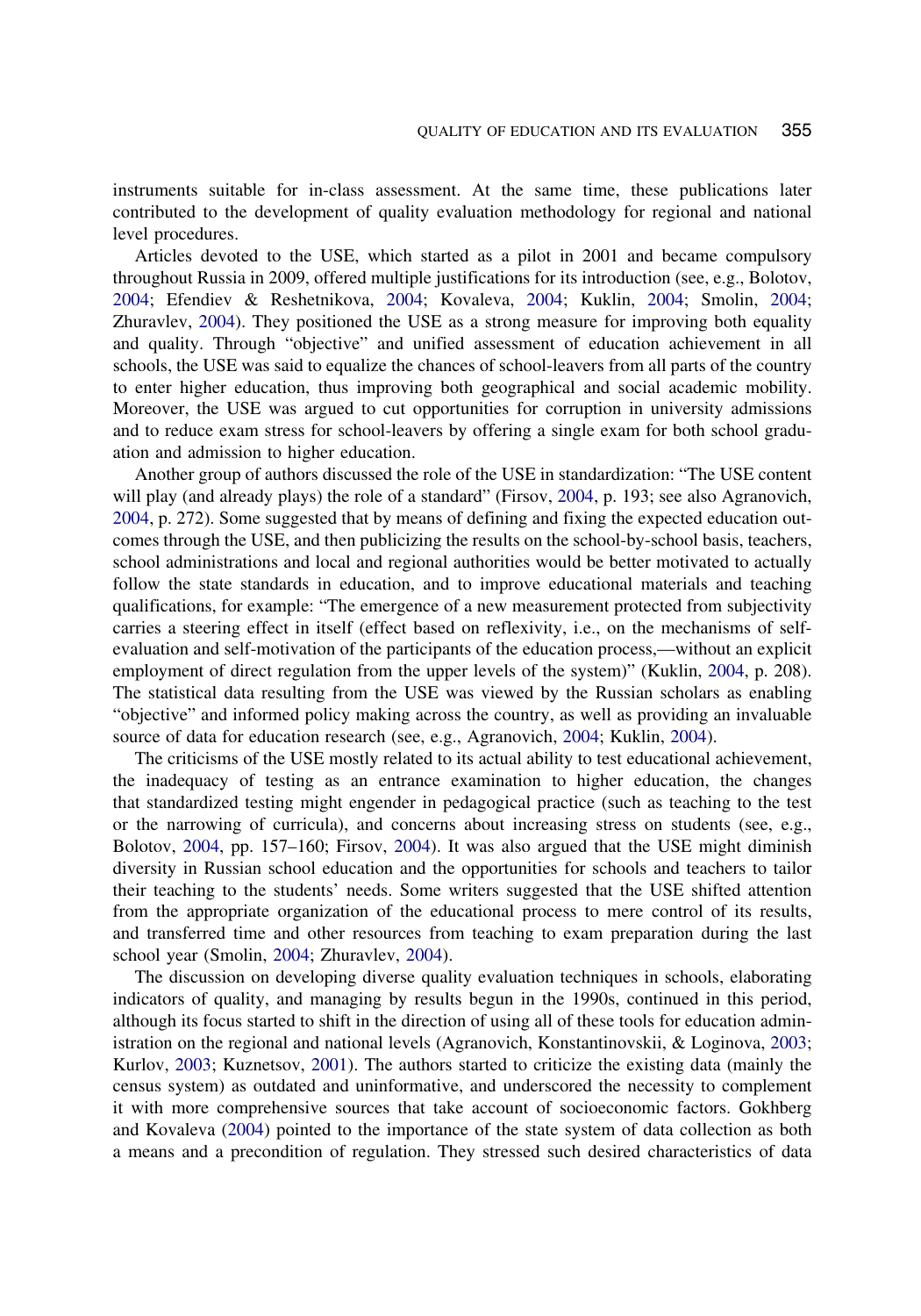as international comparability and compliance with the "consolidated recommendations of UNESCO, OECD, and Eurostat on collecting statistical information in education" (p. 275), and insisted that statistical data must be complemented with sociological surveys, results of school leavers in the state examination, and data from international comparative studies on educational achievement. At the same time, critics pointed to the essential difference between two approaches: quality evaluation and information openness to the public in order to provide the school with information for self-regulation, and quality evaluation to increase state control over schools. They warned that the choice of evaluation instruments determines whether those will be used primarily for support or for control (see Froumin, [2000](#page-17-0)).

#### 2005–2010: A Systemic Approach to Quality Evaluation

The next period, discussions around the USE continued, although now they focused more on the exam as an instrument of quality assurance and an element of a broader national system of evaluation of quality in education (see, e.g., Astapov, Khlopova, & Semenko, [2008](#page-16-0); Bolotov, [2007;](#page-16-0) Kovaleva, [2006;](#page-18-0) Lebedev, [2009a](#page-18-0)). The authors stressed that the main asset of the USE as a measure of national educational quality lies in its ability to provide comparative data. At the same time, they pointed out that as such the USE does not offer any explanations for different learning outcomes and hence needs to be complemented with other, explanatory data to serve administrative purposes. Part of the discussion of whether information on students' educational achievement (including their USE scores) is a proxy for the quality of teachers' and schools' work was related to the introduction of new performance-based payment schemes for teachers (see, e.g., Fomina, [2009;](#page-17-0) Iamburg, [2008](#page-17-0); Il'ina, [2009\)](#page-17-0).

The pervasive characteristic of this period is the systemic approach to evaluation. Numerous publications described cases of municipal and regional quality evaluation systems, (e. g., Agranovich, [2006](#page-16-0); Karpushin, Gadzhieva, & Petrogradskih, [2006;](#page-17-0) Shogenov, [2007\)](#page-19-0), and others discussed the development of a national quality evaluation system (Bolotov, [2007\)](#page-16-0). Moreover, there were publications that analyzed systems of quality assurance in foreign countries (Lenskaia, [2008](#page-18-0); Valdman, [2009](#page-19-0)). These discussions differed from those of the 1990s in one important way: while the earlier publications viewed quality assurance mostly as a domain of individual schools' decision making, the works of the 2000s addressed it as a matter of national and regional education governance, with comparisons between schools and regions serving as a means to quality evaluation and its enhancement. Hence, external assessment of schools was emphasized at the expense of internal self-evaluation. The objectivity and transparency of evaluation were positioned as its key desirable features.

The public control and participation in school governance, discussed in the literature of this period, served either as an addition or as an alternative to the function of state control. In other words, the public was expected to play a greater role in ensuring that schools provide quality education. The proponents of public participation justified it by the necessity to understand customers' needs and cater for them, claiming that only customers can objectively assess the quality of education (e.g., Lebedev, [2009b](#page-18-0); Kosaretskii, [2008](#page-17-0), p.107). The key participation mechanisms discussed by the authors were: school boards with public representation, evaluation and approval of school strategic documents by the public, and school websites and selfevaluation reports open to the public (Batrova, [2010](#page-16-0); Kosaretskii, [2008](#page-17-0)). Publicizing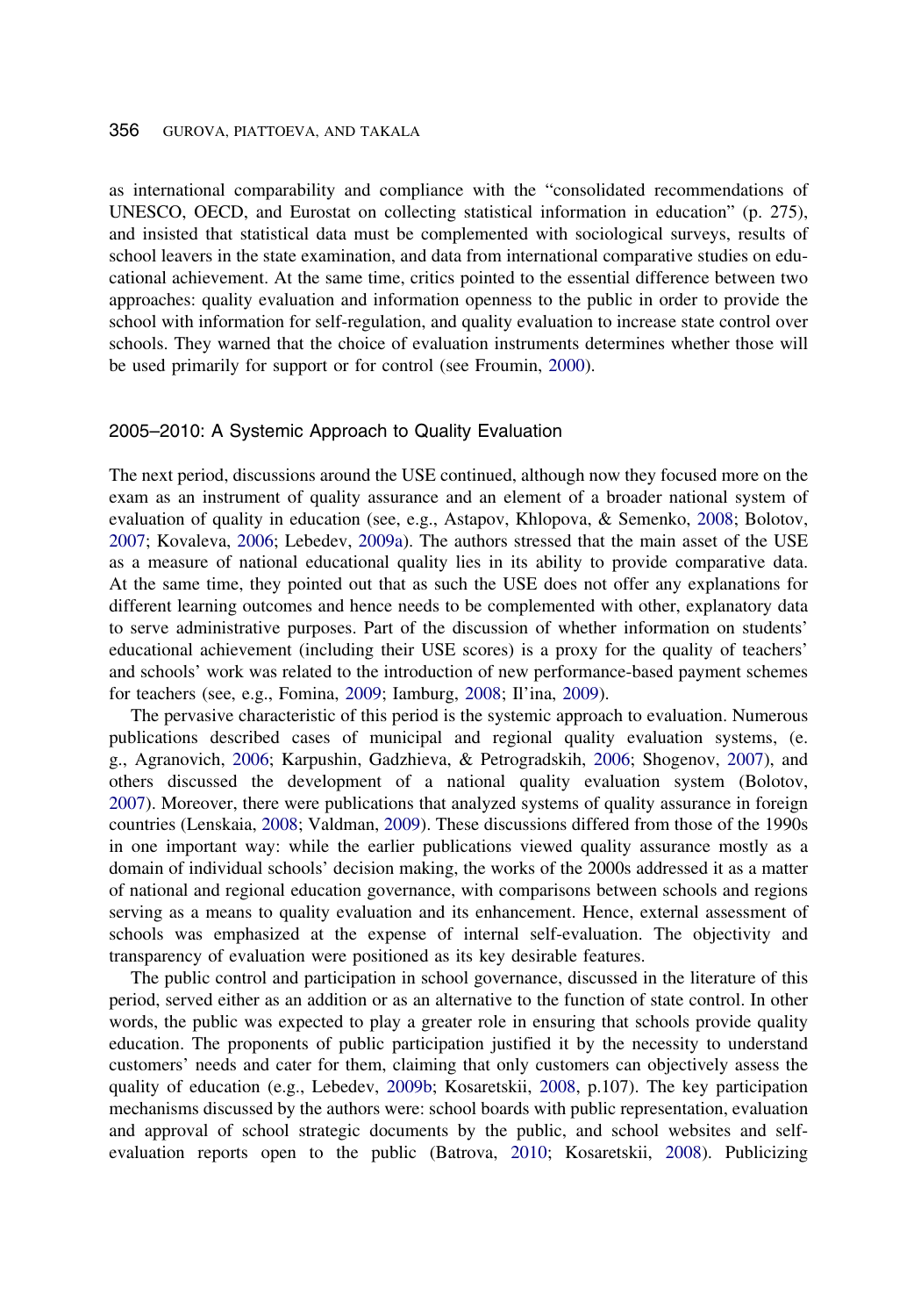information of the results of diverse contests and rankings of schools (e.g., in national contests among innovative education programs developed by schools on the basis of the new state education standards, or in a regional ranking of schools based on the USE scores of graduates and their admission to prestigious universities) were regarded as a means to provide customers with information for making better choices, and thus to enhance public influence on school quality improvement.

# 2011–2014: Towards a More Nuanced Utilization of Evaluation Data

In this period, issues of social equality and support to socially disadvantaged schools and students became prominent in the Russian literature on quality evaluation, particularly within the theme of using evaluation data for governance and discussions around the USE. A "good" and "effective" school came to be defined as the one that helps disadvantaged students, and successfully educates "weak" students rather than merely benefits from the existing abilities of highperforming students (Froumin, Pinskaia, & Kosaretskii, [2012](#page-17-0); Valdman, [2012\)](#page-19-0). Some authors also emphasized the importance of understanding the social context for the correct interpretation of school results (Pinskaia, Kosaretskyii & Krutii, [2012](#page-18-0)).

The discussion about control versus support through evaluation begun in the early 2000s continued in this period. However, support was now envisioned not in terms of providing information for schools' self-management, but as identifying weak or problematic schools in need of help from regional and national authorities:

The leaders [among the schools —authors] are self-sufficient educational players, they are not so much in need of additional resources (which, of course, please everyone), they rather need true autonomy, trust and reduction of bureaucratic pressure (amount of control and paperwork for the authorities). … But the "weak" schools need actual assistance. They will hardly manage a difficult situation on their own. This is where we need support programmes—targeted, limited in time, and based on the analysis of the factors that underlie the "weakness" of a particular school. (Valdman, [2012,](#page-19-0) pp. 94–95)

The authors criticized the use of the USE data for punishing and rewarding teachers, school principals, and municipal and regional authorities, and argued that this data alone is not sufficient to understand the quality of education (Bochenkov, [2013](#page-16-0); Bochenkov  $\&$ Valdman, [2013;](#page-16-0) Bolotov & Valdman, [2012;](#page-16-0) Pinskaia et al., [2012\)](#page-18-0). Some of these publications focused specifically on erroneous interpretations of the USE data and the correct ways to use it.

Some publications of this period argued that schools were already overburdened with evaluation procedures (see, e.g., Kokareva, [2014\)](#page-17-0). Nevertheless, external evaluation, rather than self-evaluation among schools and teachers, was widely regarded by other authors as indispensable for quality assurance. Ivenskikh and Ivenskikh (2011) in the article "Culture of responsibility as the foundation for creating the system of quality" pointed out the specific nature of educational service—it is not simply "consumed," but "coproduced" by the teacher and student. They claimed that continuous independent evaluation was the key element in developing the "culture of responsibility" in students, teachers, parents, and schools as institutions.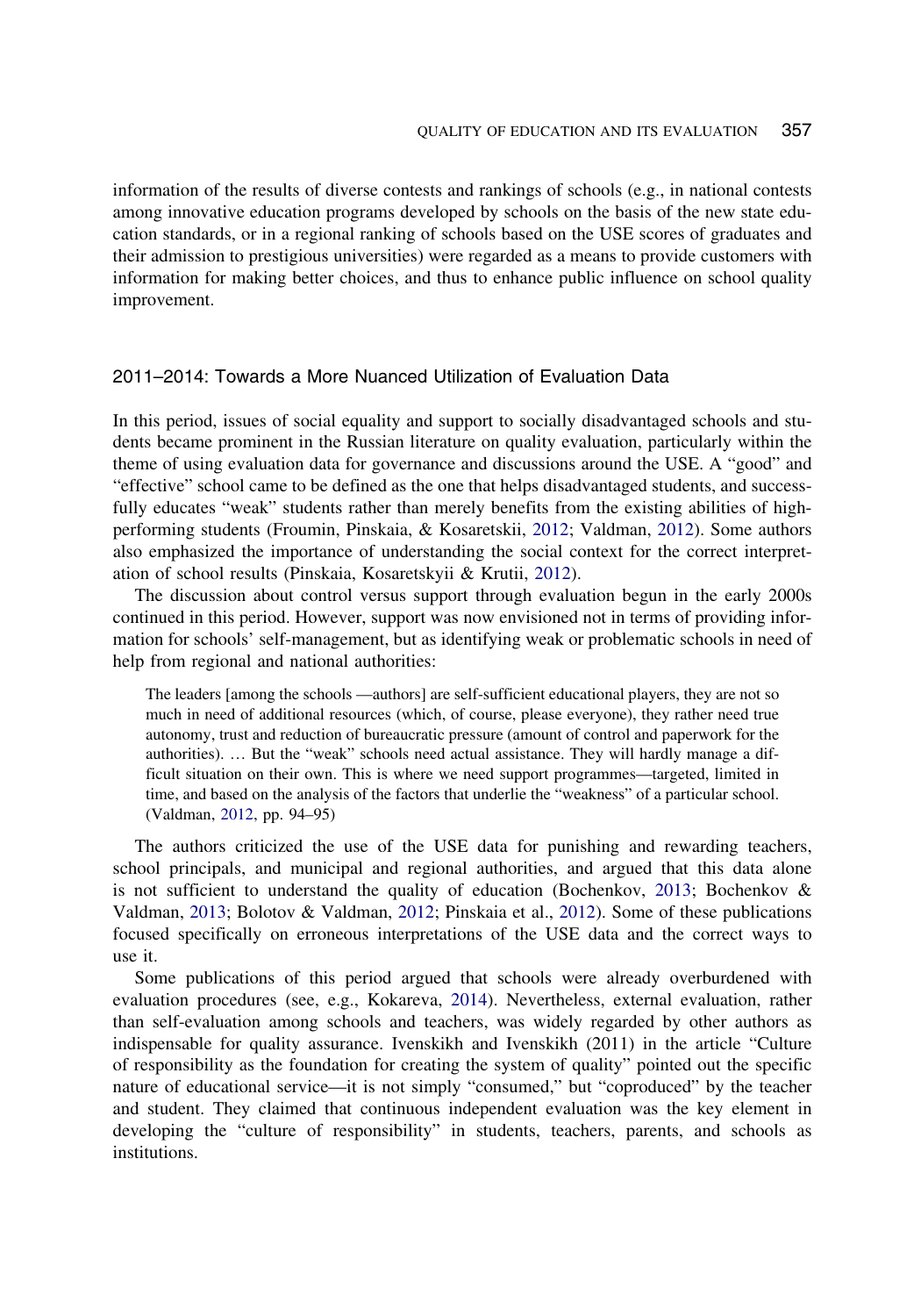#### 358 GUROVA, PIATTOEVA, AND TAKALA

#### Summary and Interpretation of the Results

The literature of the 1990s was concerned with self-evaluation of schools and by schools, assuming them to be self-motivated as well as self-sufficient to explore and consequently, to improve quality. The practice of self-evaluation was explicitly connected to democratization in terms of autonomy and empowerment of school management, as well as individualization expressed as increased concern for the needs of diverse students. The increased autonomy of schools and regions in the 1990s combined with insufficient federal funding for education empowered principals as school managers, giving them significantly more independence as well as new responsibilities and concerns. Hence the literature on school management started to appear, proposing quality improvement methods suitable for diverse schools.

Quality evaluation was also envisioned in a market-friendly manner and embraced the objective of public accountability interpreted primarily as seeking information on the demands of concrete customers, and feedback for management and teachers to better understand the effects of their decisions and actual work. While authors emphasized the role of school management in understanding customer needs, the decision-making powers remained with the school rather than transferred to the customers, the public or the state. Moreover, whenever indicators of quality were discussed, they often appeared in qualitative, rather than numerical, terms and were expected to arise from school-based development work.

In the 2000s, the academic community increasingly started to elaborate on the nationwide tasks that evaluation can and should address. From "improving the quality/effectiveness of managing schools," the academic discourse has swiftly switched to "managing the quality of education." The idea of educational quality as diverse, based on "customer" needs, as context-bound and thus undefinable in general terms, was transformed into the concept of quality as captured in statewide standards and reflecting international ideas about what schools should teach (as promoted by international comparative studies). At the same time, discussions on quality assessment and monitoring after the 2000s were still building on what was developed in the 1990s: the ideas that good management (or governance) should be evidence-based, that desired outcomes should be defined in a measurable way and accompanied by a set of indicators, and enthusiasm for new technologies enabling "objective" analysis of data and processing of unlimited amounts of information.

The main argument proposed in the 2000s was that objective and independent evaluation can ensure greater equality through facilitating access of all school-leavers to higher education, and make the quality of school education more even across the country. Within this logic, evaluation started to be viewed as a steering mechanism that was also connected to incentivizing schools and teachers through performance funding and payment schemes. The availability of comparable data was discussed as beneficial for evidence-based policy making and for the modernization of Russian education (policy) in accordance with international standards.

The issue of self-evaluation remained in focus, but as a source of information for actors external to the school, such as in the form of self-evaluation reports publicized on school websites. The instruments and organizational forms of public participation started to resemble the tools of public control over school, and often appeared as a form of activity enforced from the outside independently from the school's position. The tools that produce depersonalized, "objective," often numerical, regional and/or national level data for the state and the public came to be valued over contextualized measurement and school-based indicators.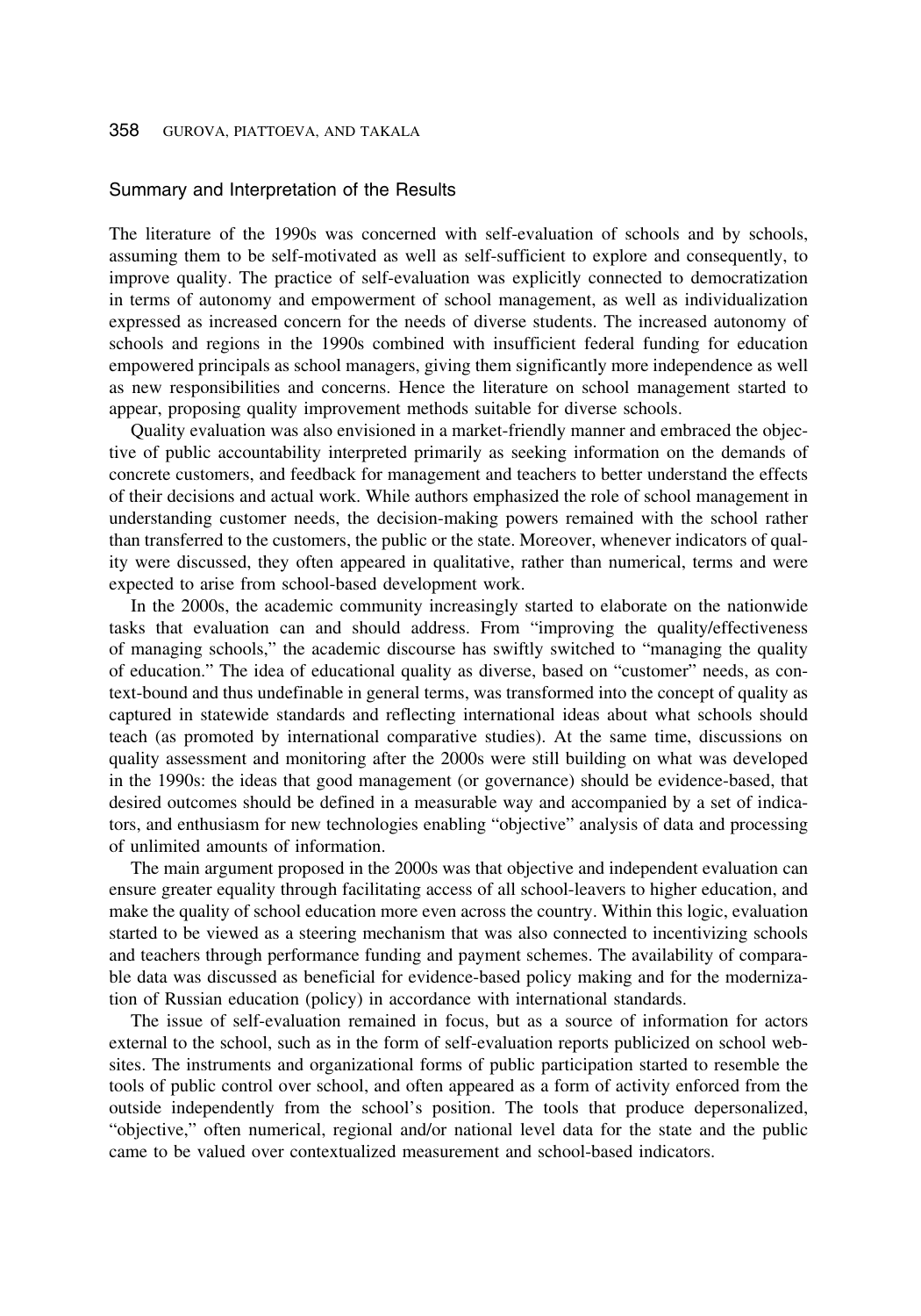The academic discussion was not devoid of critical voices. These opposed increased state control and regulation through evaluation as threatening diversity, customization of education and school autonomy, all highly valued in the 1990s. While critical voices manifest the diversity of topics and perspectives covered in the Russian academic literature on quality evaluation, some important themes were never brought into the discussion within the limits of our search results. For example, the issues of decreasing trust in schools and teachers, and the apparent shrinking of their autonomy, were not addressed in any critical appraisals of public participation in school governance. Neither did we encounter any thorough analysis of the Soviet experience of education governance or quality assurance and evaluation. Soviet practices were either totally discredited as outdated, or referred to as some "gold standard" in education. Similarly, the use of international experience was not thoroughly reflected upon, and we identified no source in Russian that would analyze the formation of quality assurance policies in terms of domestic and foreign influences. From a different angle, critical discussion of foreign practices and norms was usually limited to explanations of contextual factors forming specific Russian educational practices rather than critically examining international recommendations per se. This acceptance of foreign norms was usually justified through the discourse of international competitiveness: if Russia wishes to catch up with the OECD countries economically and scientifically, it has to play by international rules and closely monitor the latest Western trends in education. Finally, the academic sources reviewed offered no analysis of the values and assumptions underlying different systems of evaluation and quality assurance. Such phenomena as customer orientation in education or the pursuit of international competitiveness were described as a context for policies rather than as a value-laden understanding of reality and future goals.

#### **DISCUSSION**

An overview of the Russian arguments for evaluation shows their significant resemblance to the New Public Managementand governance at a distance logic. Comparable to the NPM, we can distinguish a clear emphasis on setting targets and defining and measuring outcomes while granting operational autonomy to the schools, empowering consumers and introducing greater accountability of schools to the public, and using performance-based payment schemes to incentivize self-improvement. At the same time, evaluation is assumed to promote a particular "culture of responsibility" and govern teachers' as well as students' ways of thinking and acting. Data production mechanisms and publication of evaluation results serve the same ends, also enabling such instruments of governance at a distance as comparisons and benchmarking. It is striking that many Russian authors, particularly recently, approach the tasks of evaluation from a viewpoint that is seemingly identical to the quality of education and its measurement agenda that circulates globally. However, for many of them an important starting point was to enable a firm breakaway from Soviet practices and, lately, to turn Russia into a country with "modern," internationally applied tools of regulation.

The democratization of society and the development of a market economy in the 1990s meant that schools were to become accountable to the public, as opposed to the state. Accountability to the state was unimaginable in the political context marked by a strong desire to depoliticize and deideologisize the educational system and to erase the omnipresent authoritarian state reminiscent of the past. The academic discourse on empowering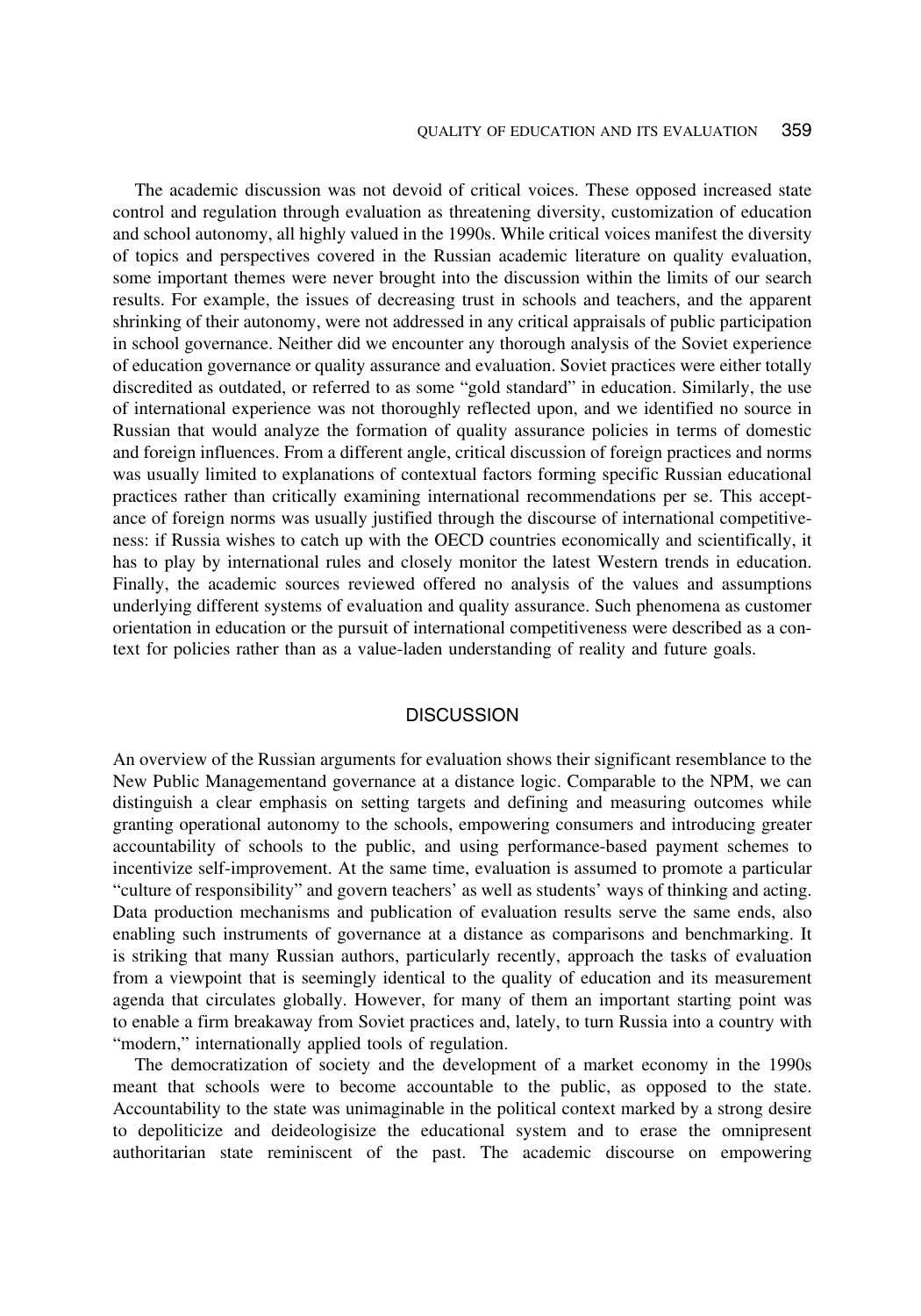management, self-evaluation and customization appeared in the early 1990s, before the NPM's arrival to the scene as a government technology of the Russian state. Moreover, those seemingly neoliberal, "NPM-istic" practices still lacked in two important characteristics central to the neoliberal audit culture—performance measurement as a standardized, numerical procedure, and the practice of external audits. The latter is important to keep in mind since neoliberalism is an ideology of a small but strong state that governs through market mechanisms at a distance (Harvey, [2005\)](#page-17-0). The authors who wrote in the 1990s appear as antistatist in the sense that they wanted the schools to receive, to a greater or lesser extent, full freedom of operation. However, the ongoing reconsolidation of state power through evaluation (see Piattoeva, [2015](#page-18-0)) is largely supported in many recent academic discussions that moved from exploring school-level management to evaluation of the national education system as a whole.

The controversies apparent in the Russian academic discussion raise the question as to how to understand the political ends and the fundamental values that underlay those practical suggestions. Were the Russian academic community or some of its representatives, exposed to the NPM techniques at a very early stage, converted and began to speak on their behalf even before NPM became an important source of statecraft for the Russian leaders? Alternatively, should the academic debates be interpreted within a different discursive and ideological frame, namely that of democratization and empowerment of the grassroots level regardless of the frequency of such market-oriented terms as customers and consumers, and thus as an intellectual counterreaction to the position of the Soviet state? Overall, what appears as strong elements of the language and tools of NPM cannot necessarily be traced back to that source, underlining, as we already argued in the beginning, the need to avoid a diffusionist mode of thinking that conflates, often erroneously, practical means with the underlying "regimes of truth" (see Kipnis, [2008\)](#page-17-0). There is always a possibility for "[a] relatively independent inventions of governing practices [that] can be masked by the borrowing of labels and terms to give an "international" gloss to what was really being thought locally" (ibid., p. 285). At the same time, there is a chance that local social and political circumstances help to diffuse particular, travelling technologies of governing without absorbing the ideologies that invented them (ibid.). Otherwise, how else to explain the fact of the strong presence of the theme of equality as an objective of national-level evaluation practices in the Russian academic discourse. The materials analyzed in this article point to the importance of exploring this type of questions in subsequent work. Such research tasks lie at the heart comparative of education as an inquiry into the transfer, translation, and transformation of educational processes.

#### AUTHOR BIOS

Galina Gurova is a doctoral candidate; her dissertation examines the impact of quality evaluation policies on general education in Russia. School of Education, University of Tampere, Finland.

Dr. Nelli Piattoeva is a university lecturer at the School of Education, University of Tampere, Finland; her research deals with the politics performance measurement in Russian general education.

Professor Tuomas Takala specializes in comparative education and education policies in developing countries. School of Education, University of Tampere, Finland.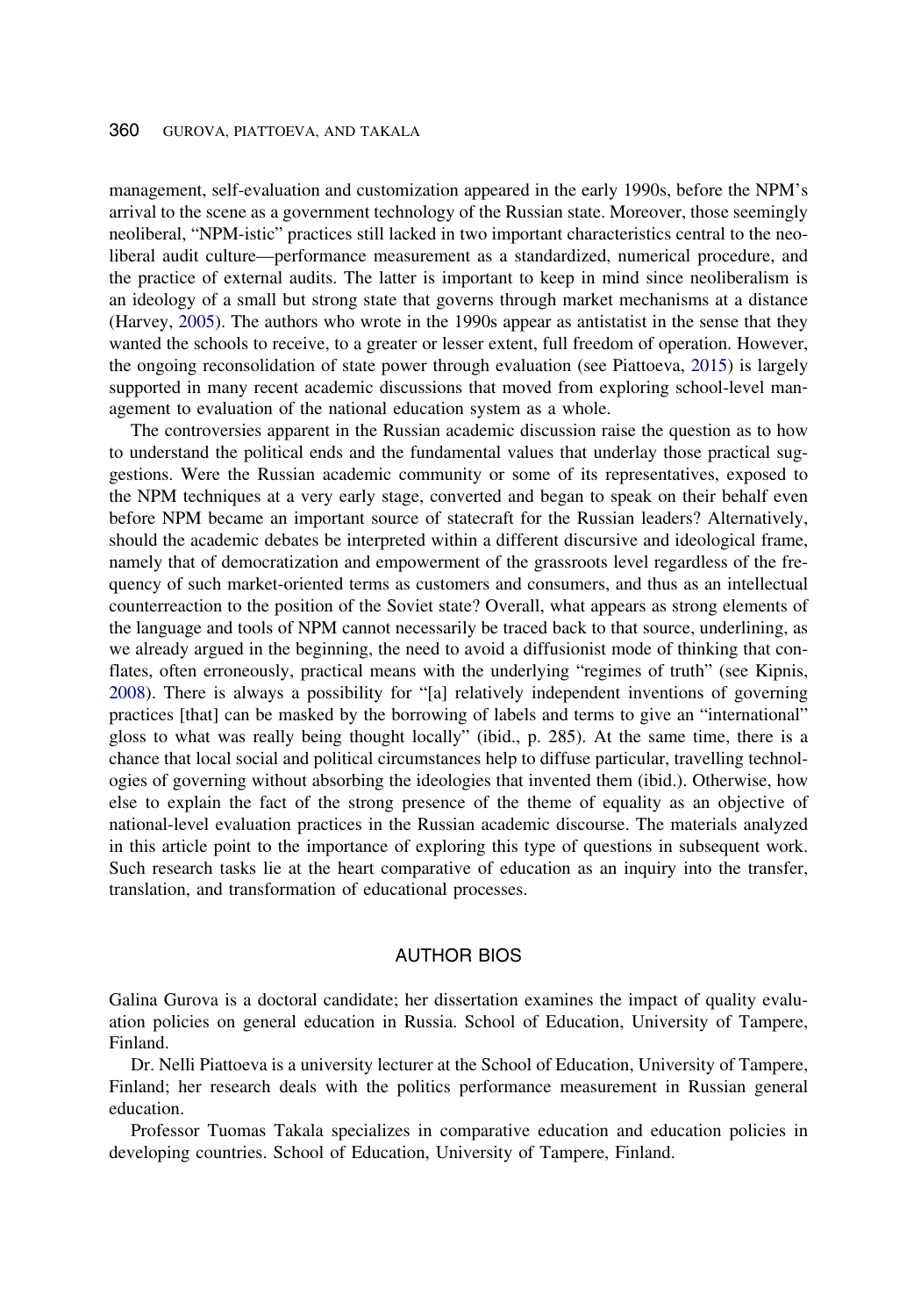#### ACKNOWLEDGMENTS

<span id="page-16-0"></span>We are grateful to the three anonymous reviewers and our partners from the State University, Higher School of Economics (Russia) for their intellectual contribution and comments on the drafts of this article, and for granting access to the university library facilities.

#### FUNDING

The research for this article was supported by the Academy of Finland grant 2501273874 for the research project "Transnational Dynamics of Quality Assurance 640 Policies and Evaluation in Brazil, China and Russia" 2014–17.

#### **REFERENCES**

- Agranovich, M. (2004). Vozmozhnosti analiza obrazovatel'nykh sistem na osnove rezul'tatov EGE [Opportunities for analysis of educational systems on the basis of USE]. *Voprosy obrazovaniia*, *2*, 272–287.
- Agranovich, M. (2006). Kompleksnaia otsenka regional'nykh obrazovatel'nykh system [Complex evaluation of regional education systems]. *Obrazovatelnaya Politika*, *7*, 24–27.
- Agranovich, M., Konstantinovskii, D., & Loginova, O. (2003). Monitoring, otsenka kachestva i statistika obrazovaniia [Monitoring, quality evaluation and educational statistics]. MSSES.
- Astapov, M., Khlopova, T., & Semenko, E. (2008). Eshche raz o rezul'tatakh EGE kak instrumente upravleniia kachestvom obrazovaniia [Once again on the results of USE as an instrument of managing quality of education]. *Narodnoe obrazovanie*, *8*, 106–110.
- Bacchi, C. (2012). Why study problematizations? Making politics visible. *Open Journal of Political Science*, *2*(01), 1–8. doi[:10.4236/ojps.2012.21001](http://dx.doi.org/10.4236/ojps.2012.21001).
- Bakker, S. A. (1999). Educational assessment in the Russian federation. *Assessment in Education: Principles, Policy & Practice*, *6*(2), 291–303. doi[:10.1080/09695949992928](http://dx.doi.org/10.1080/09695949992928).
- Bakker, S. A. (2012). Introduction to external, independent testing in "New Countries": Successes and defeats of the introduction of modern educational assessment techniques in former soviet and socialist countries. *Educational Measurement: Issues and Practice*, *31*(82), 38–44. doi:[10.1111/j.1745-3992.2012.00234.x](http://dx.doi.org/10.1111/j.1745-3992.2012.00234.x).
- Batrova, O. (2010). Gosudarstvenno-obshchestvennyi kontrol' i otsenka deiatel'nosti shkoly [State-public control and evaluation of the work of the school]. *Narodnoe obrazovanie*, *2*, 88–95.
- Bochenkov, S. (2013). Uchitel', shkola, sistema obrazovaniia v zerkale EGE [Teacher, school, system of education in the mirror of USE]. *Problemy sovremennogo obrazovaniia*, *3*, 27–47.
- Bochenkov, S., & Valdman, I. (2013). Interpretatsiia i predstavlenie rezul'tatov EGE: Problemy i vozmozhnye resheniia [Interpretation and presentation of the results of USE: Problems and possible solutions]. *Voprosy obrazovaniia*, *3*, 5–24.
- Bolotov, V. (2004). EGE: Promezhutochnye itogi [USE: Interim results]. *Voprosy obrazovaniia*, *2*, 155–167.
- Bolotov, V. (2007). Stanovlenie obshcherossiskoi sistemy otsenki kachestva obrazovaniia [Formation of the all-Russia system of evaluation of educational quality]. *Vestnik obrazovaniya Rossii*, *14*, 46–51.
- Bolotov, V., & Valdman, I. (2012). Usloviia effektivnogo ispolzovaniia rezul'tatov otsenki obrazovatel'nykh dostizhenyi shkol'nikov [Conditions for effective usage of the results of assessment of educational achievement of school students]. *Pedagogika*, *6*, 39–45.
- Chelyshkova, M. (2002). Teoriia i praktika konstruirovaniia pedagogicheskikh testov [Theory and practice of constructing educational tests]. LOGOS.
- Creswell, J. W. (2012). *Qualitative inquiry and research design: Choosing among five approaches*. Sage Publications.
- Diefenbach, T. (2009). New public management in public sector organizations: The dark sides of managerialistic "enlightenment." *Public Administration*, *87*(4), 892–909. doi:[10.1111/j.1467-9299.2009.01766.x](http://dx.doi.org/10.1111/j.1467-9299.2009.01766.x)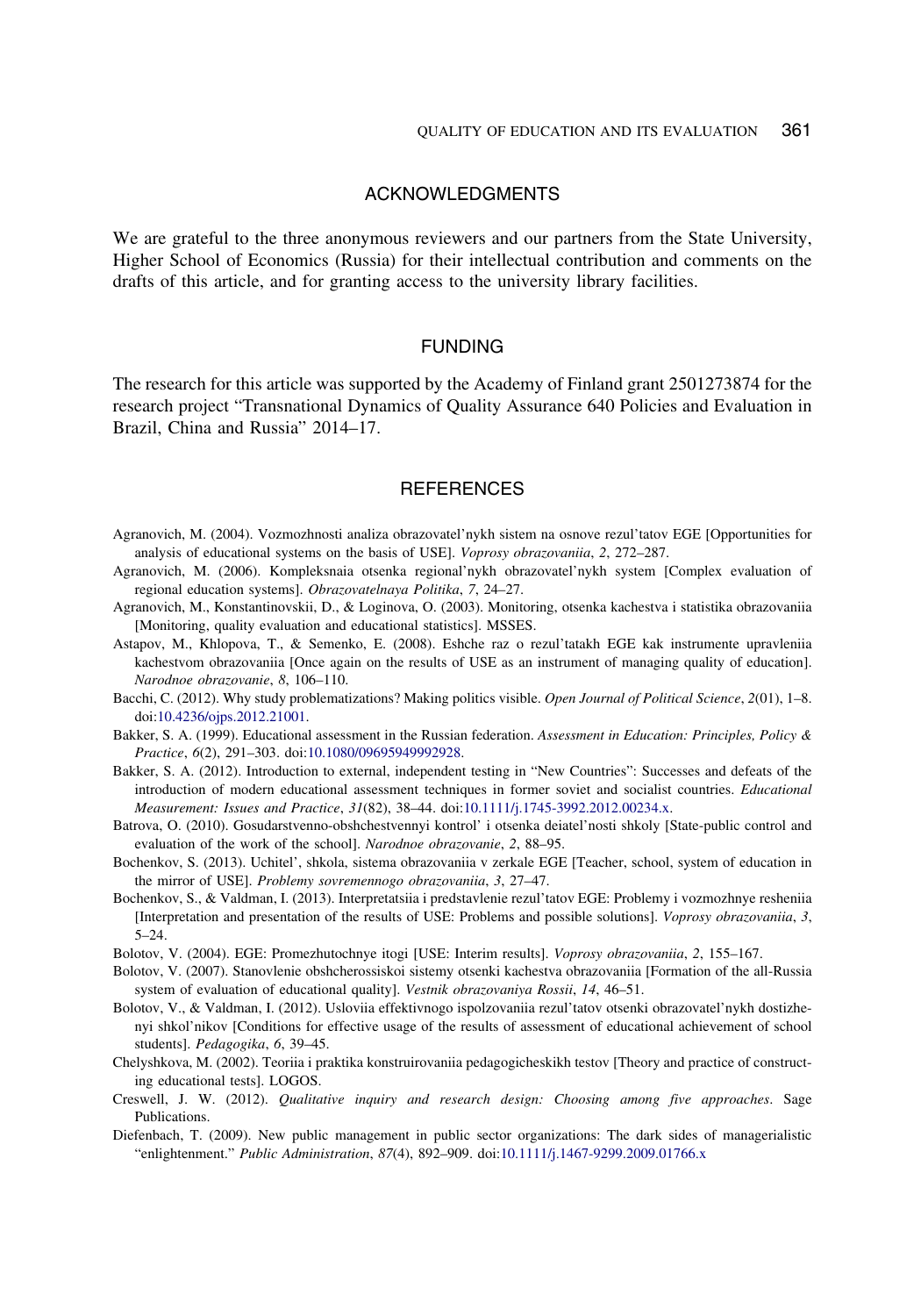- <span id="page-17-0"></span>Efendiev, A., & Reshetnikova, K. (2004). Pervye rezul'taty EGE: Analiz sotsial'nykh posledstvii i tendentsii [First results of USE: Analysis of social consequences and tendencies]. *Voprosy obrazovaniia*, *2*, 288–310.
- Efremova, N. (2003). Sovremennye testovye tekhnologii v obrazovanii [Modern testing technologies in education]. LOGOS.
- Ferlie, E., Musselin, C., & Andresani, G. (2008). The steering of higher education systems: A public management perspective. *Higher Education*, *56*(3), 325–348. doi[:10.1007/s10734-008-9125-5](http://dx.doi.org/10.1007/s10734-008-9125-5)
- Firsov, V. (2004). Podvodnye kamni EGE [Pitfalls of USE]. *Voprosy obrazovaniia*, *2*, 187–188.
- Fomina, N. (2009). Sistemnaia otsenka kachestva pedagogicheskogo truda [A systematic evaluation of quality of pedagogical work]. *Narodnoe obrazovanie*, *4*, 192–198.
- Froumin, I. (2000). Otsenka kachestva obrazovaniia: Mezhdu kontrolem i podderzhkoi [Educational quality evaluation: In between of control and support]. *Pervoye sentiabria*, *92*. Available at [http://ps.1september.ru/article.php?](http://ps.1september.ru/article.php?ID=200009203) [ID=200009203](http://ps.1september.ru/article.php?ID=200009203)
- Froumin, I., Pinskaia, M., & Kosaretskii, S. (2012). Sotsial'no-ekonomicheskoe i territorial'noe neravenstvo uchenikov i shkol [Social-economic and geographical inequality of students and schools]. *Narodnoye Obrazovanie*, *1*, 17–24.
- Gokhberg, L., & Kovaleva, G. (2004). Aktual'nye napravleniia sovershenstvovaniia statistiki obrazovaniia [Relevant directions for development of educational statistics]. *Voprosy obrazovaniia*, *1*, 274–278.
- Gounko, T., & Smale, W. (2007). Modernization of Russian higher education: Exploring paths of influence. *Compare: A Journal of Comparative and International Education*, *37*(4), 533–548. doi[:10.1080/03057920701366358](http://dx.doi.org/10.1080/03057920701366358).
- Government of Russia. (2012). *Gosudarstvennaia programma Rossiiskoi Federatsii* "*Razvitie obrazovaniia*" *na 2013 2020 gody* [State program of the Russian Federation "Development of education" for 2013–2020]. http://[минобрнау](http://минобрнауки.рф/документы/3409/файл/2228/13.05.15-Госпрограмма-Разбитие_образобания_2013–2020.pdf) ки.рф/документы/3409/файл/2228/13.05.15-[Госпрограмма](http://минобрнауки.рф/документы/3409/файл/2228/13.05.15-Госпрограмма-Разбитие_образобания_2013–2020.pdf)-РазBитие\_образоBания\_2013–2020.pdf (accessed 22 April 22 2015).
- Grek, S., & Ozga, J. (2010). Re-inventing public education: The new role of knowledge in education policy making. *Public Policy and Administration*, *25*(3), 271–288. doi[:10.1177/0952076709356870](http://dx.doi.org/10.1177/0952076709356870)
- Gusarova, M., & Ovchinnikova, M. (2014). *Introducing performance management in the system of public administration in Russia: Approaches and lessons learn from the last decade of implementation. Voprosy Gosudarstvennogo i Munitsipal*'*nogo Upravleniya 1* [Public Administration Issues]. [www.ecsocman.hse.ru/mags/en/vgu/2014–1.html](http://www.ecsocman.hse.ru/mags/en/vgu/2014--1.html) (accessed 22 May 2015). [In Russian].
- Harvey, D. (2005). *A brief history of neoliberalism*. New York: Oxford University Press.
- Hood, C. (1991). A public management for all seasons? *Public Administration*, *69*(1), 3–19. doi[:10.1111/j.1467-](http://dx.doi.org/10.1111/j.1467-9299.1991.tb00779.x) [9299.1991.tb00779.x.](http://dx.doi.org/10.1111/j.1467-9299.1991.tb00779.x)
- Iamburg, E. (2008). My dialektiku uchili ne po Gegeliu … O kachestvennoi i kolichestvennoi otsenke pedagogicheskogo truda [On qualitative and quantitative evaluation of pedagogical work]. *Narodnoe obrazovanie*, *4*, 117–120.
- Il'ina, L. (2009). Novyi podhod k attestatsii pedagogicheskikh kadrov: Uchet dostizhenii shkol'nikov i masterstva uchitelei [A new approach to the attestation of pedagogical staff: Accounting for the achievements of the students and the skill of the teachers]. *Narodnoe obrazovanie*, *4*, 46–52.
- Ivenskih, A., & Ivenskih, I. (2011). Formirovanie kul'tury otvetstvennosti kak osnovy sozdaniia sistemy kachestva obrazovaniia v shkole [Formation of the culture of responsibility as a basis for creating the system of educational quality in school]. *Voprosy obrazovaniia*, *4*, 53–57.
- Karpushin, N., Gadzhieva, L., & Petrogradskih, I. (2006). Munitsipal'naia model' monitoringa kachestva obrazovaniia [Municipal model of the monitoring of educational quality]. *Narodnoe obrazovanie*, *1*, 93–97.
- Kasprzhak, A., Polivanova, K., Tsukerman, G., Mitrofanov, K., & Sokolova, O. (2004). Rossiskoe shkol'noe obrazovanie: Vzgliad so storony [Russian school education: A view from outside]. *Voprosy obrazovania*, *1*, 190–231.
- Kauko, J., Simola, H., Varjo, J., & Kalalahti, M. (2012). What could a dynamics perspective contribute to comparative research? In J. Kivirauma, A. Jauhianen, P. Seppänen, & T. Kaunisto (Eds.), *Koulutuksen yhteiskunnallinen ymmärrys. Social perspectives on education*, 219–233. Research in Educational Sciences 59. Turku: Finnish Educational Research Association.
- Kipnis, A. B. (2008). Audit cultures: Neoliberal governmentality, socialist legacy, or technologies of governing? *American Ethnologist*, *35*(2), 275–289. doi:[10.1111/j.1548-1425.2008.00034.x](http://dx.doi.org/10.1111/j.1548-1425.2008.00034.x)
- Kokareva, Z. (2014). Ostorozhno: Monitoringi! [Caution: State monitoring of schools!]. *Narodnoe obrazovanie*, *8*, 30–33.
- Kosaretskii, S. (2008). Obshchestvennyi zakaz na soderzhanie i kachestvo obrazovaniia [Public demand in the content and quality and education]. *Narodnoe obrazovanie*, *2*, 107–113.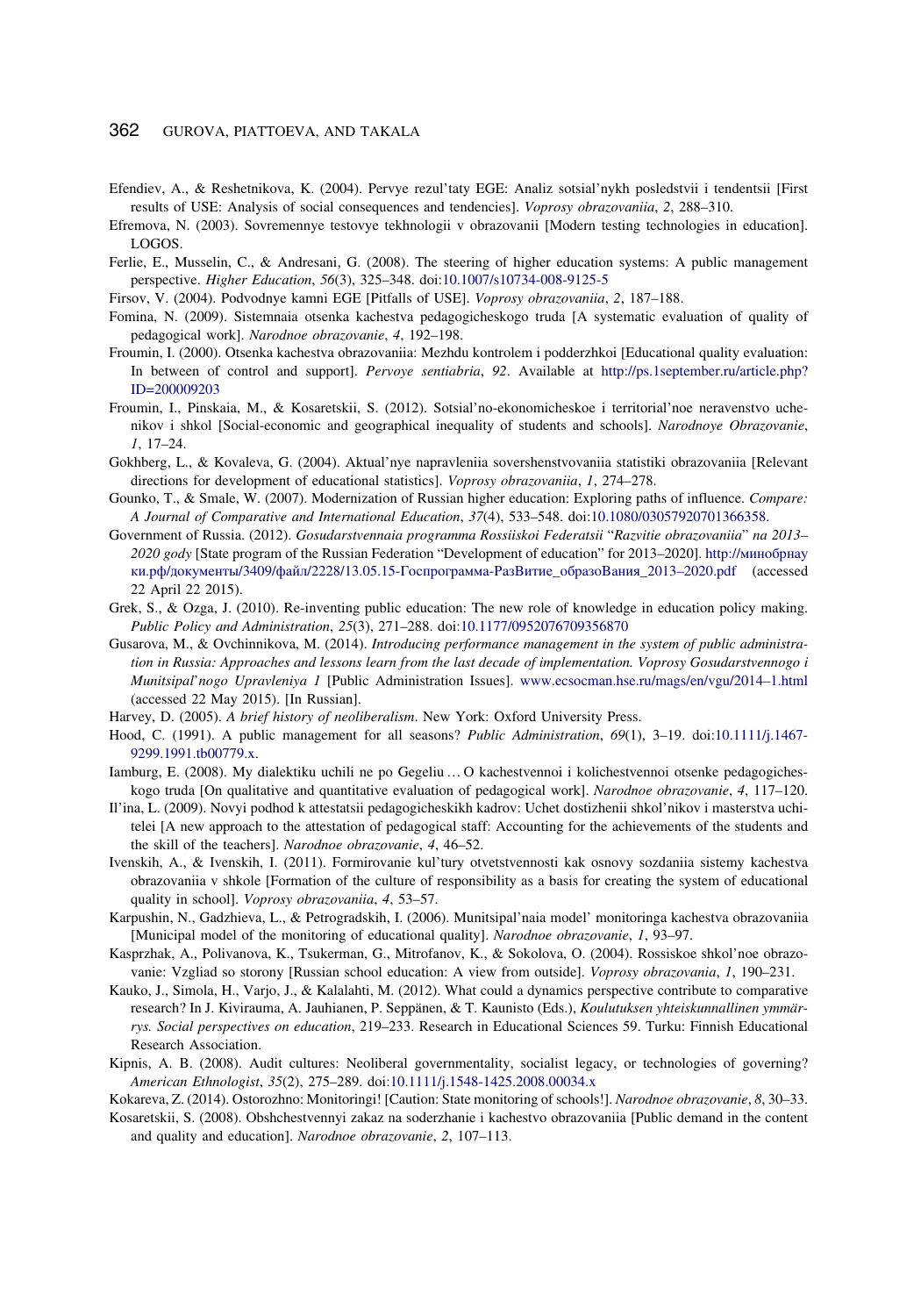- <span id="page-18-0"></span>Kovaleva, G. (2004). O rezul'tatakh edinogo ekzamena [On the results of the unified exam]. *Narodnoe obrazovanie*, *1*, 17–29.
- Kovaleva, G. (2006). Mozhno li ispol'zovat' rezul'taty EGE dlia monitoringa kachestva obrazovaniia [How we can use the results of USE for monitoring the quality of education]. *Narodnoe obrazovanie*, *9*, 53–57.
- Kovaleva, G., Krasnokutskaia, L., Krasnianskaia, K., & Loginova, O. (2004). Itogi uchastiya Rossii v mezhdunarodnoi programme po otsenke obrazovatel'nykh dostizheny (PISA) v 2003 g. [Results of Russia's participation in the international programme of assessment of educational achievements (PISA) in 2003]. *Voprosy obrazovaniia*, *1*, 181–189.
- Kuklin, V. (2004). Problemy EGE—deistvitel'nye i mnimye [Problems of USE—actual and fictional]. *Voprosy obrazovaniia*, *2*, 199–220.
- Kukulin, I., Mayofis, M., & Safronov, P. (2015). *Ostrova utopii: Pedagogicheskoe i sotsial*'*noe proektirovanie poslevoennoi shkoly (1940*–*1980-e)* [The islands of utopia: Pedagogocal and social designing of the postwar school (1940–1980s)]. Moskva: Novoye Literaturnoye Obozreniye.
- Kurlov, V. (2003). Sotsiologicheskaia informatsiia v upravlenii sistemoi shkol'nogo obrazovaniia [Sociological information in managing the system of school education]. Sankt-peterburgskii gosudarstvennyi universitet pedagogicheskogo masterstva.
- Kuznetsov, A. (2001). Monitoring kachestva podgotovki uchashchikhsia [Monitoring of the quality of students preparation]. *Standarty i monitoring v obrazovanii*, *3*, 19–21.
- Lawn, M., & Grek, S. (2012). *Europeanizing education: Governing a new policy space*. Oxford: Symposium Books.
- Lebedev, O. (2009a). Otsenka rezul'tatov shkol'nogo obrazovaniia pri perekhode k EGE [Evaluation of school education results after the transition to USE]. *Narodnoe obrazovanie*, *4*, 18–27.
- Lebedev, O. (2009b). Rezul'taty shkol'nogo obrazovaniia v 2020 g. [Results of school education in 2020]. *Voprosy obrazovaniia*, *1*, 40–59.
- Lenskaia, E. (2008). Kachestvo obrazovaniia i kachestvo podgotovki uchitelia [Quality of education and quality of teachers' preparation]. *Voprosy obrazovaniia*, *4*, 81–95.
- Lenskaya, E. (2013). Russia's own common core. *Phi Delta Kappan*, *95*(2), 76–77. doi[:10.1177/003172171309500219](http://dx.doi.org/10.1177/003172171309500219).
- Lingard, B., Martino, W., & Rezai-Rashti, G. (2013). Testing regimes, accountabilities and education policy: Commensurate global and national developments. *Journal of Education Policy*, *28*(5), 539–556. doi[:10.1080/](http://dx.doi.org/10.1080/02680939.2013.820042) [02680939.2013.820042](http://dx.doi.org/10.1080/02680939.2013.820042).
- Long, D., & Long, R. (1999). *Education of teachers in Russia*. Westport: Greenwood Press.
- Maiorov, A. (1998). Monitoring v obrazovanii [Monitoring in education]. St. Petersburg.
- Maiorov, A. (2000). Testy shkol'nykh dostizheny: Konstruirovanie, provedenie, ispolzovanie. [Tests of educational achievement: Composing, conducting, using]. St. Petersburg.
- Miller, P., & Rose, N. (1990). Governing economic life. *Economy and Society*, *19*(1), 1–31. doi[:10.1080/](http://dx.doi.org/10.1080/03085149000000001) [03085149000000001](http://dx.doi.org/10.1080/03085149000000001)
- Minina, E. (2013). *Neoliberalism and education in Russia: Global and local dynamics in post-soviet education reform*  (Ph.D. dissertation). Oxford: University of Oxford.
- Minina, E. (2014). Why doesn't the telephone ring? Reform of educational standards in Russia. *InterDisciplines*, *5*(2), 15–59.
- Nóvoa, A., & Yariv-Mashal, T. (2003). Comparative research in education: A mode of governance or a historical journey? *Comparative Education*, *39*(4), 423–439.
- OECD. (1998). *Reviews of national policies for education in the Russian federation*. Paris: OECD.
- Ozga, J., Dahler-Larsen, P., Segerholm, C., & Simola, H. (Eds.). (2011). *Fabricating quality in education: Data and governance in Europe*. New York: Routledge.
- Pashby, K. (2013). *Related and conflated: A theoretical and discursive framing of multiculturalism and global citizenship education in the Canadian context* (Ph.D. dissertation). University of Toronto.
- Piattoeva, N. (2015). Elastic numbers: National examinations data as a technology of government. *Journal of Education Policy*, *30*(3), 316–334. doi:[10.1080/02680939.2014.937830](http://dx.doi.org/10.1080/02680939.2014.937830).
- Pinskaia, M., Kosaretskii, S., & Krutii, N. (2012). Uchet kontekstnoi informatsii pri otsenke kachestva raboty shkoly [Accounting for the contextual information in the evaluation of the quality of school work]. *Narodnoe obrazovanie*, *5*, 31–35.
- Polyzoi, E., & Dneprov, E. (2011). A framework for understanding dramatic change: Educational transformation in post-Soviet Russia. *International Perspectives on Education and Society*, *14*, 155–179. doi:[10.1108/s1479-3679](http://dx.doi.org/10.1108/s1479-3679(2010)0000014009) [\(2010\)0000014009.](http://dx.doi.org/10.1108/s1479-3679(2010)0000014009)